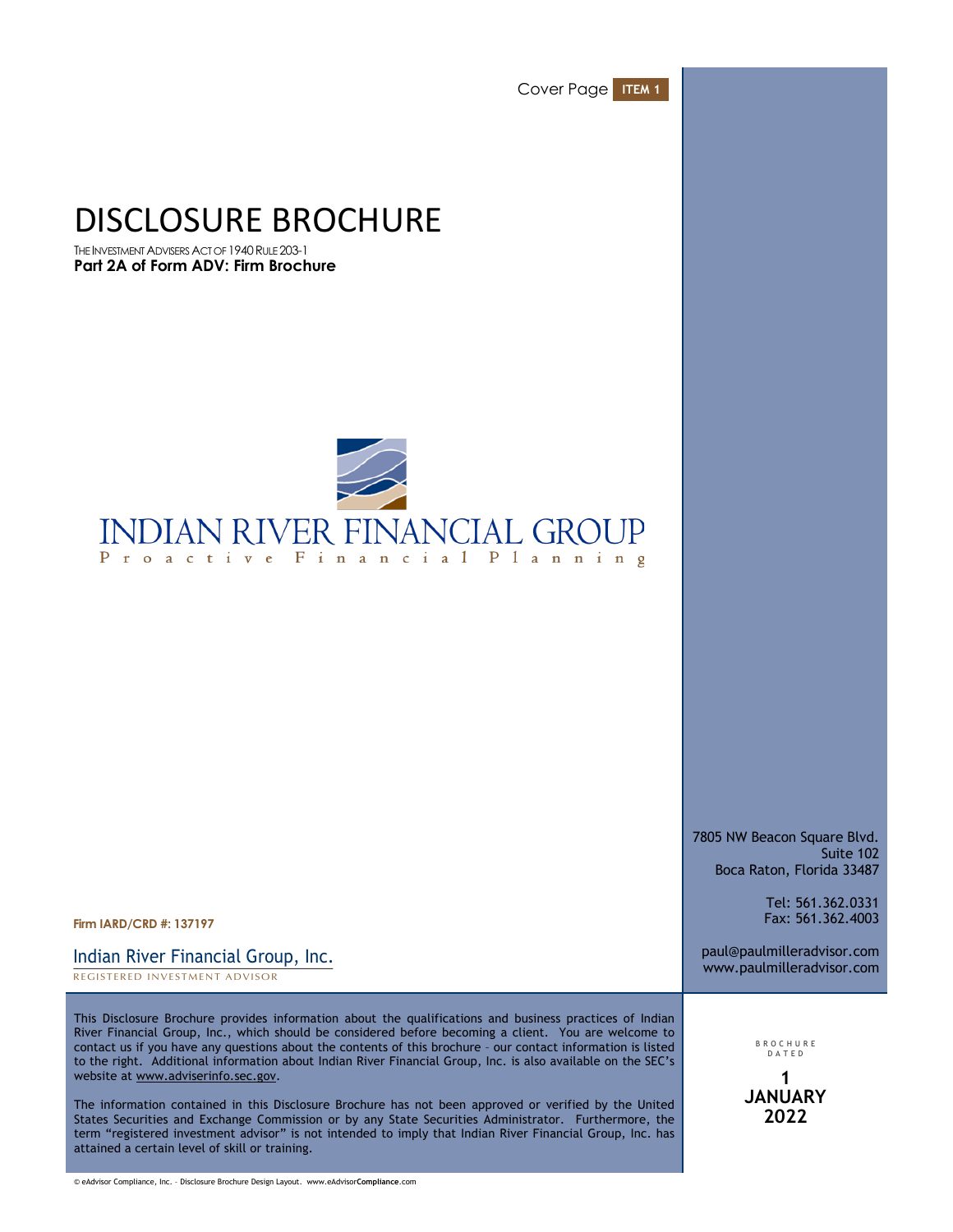

**ITEM 2**

## **MATERIAL CHANGES**

There are no material changes to report. This Disclosure Brochure has been reviewed and is current as of the date indicated on the cover.

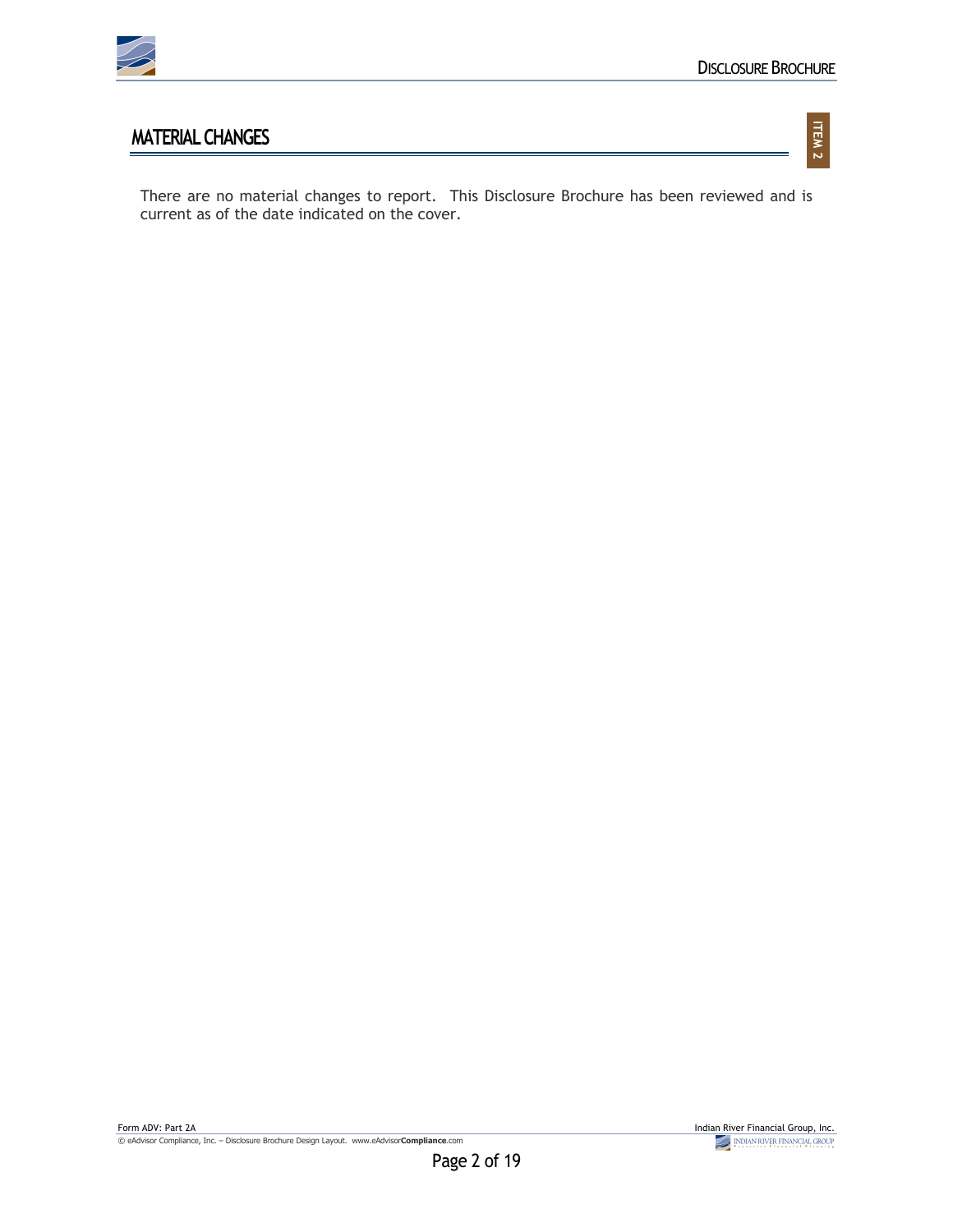

## **TABLE OF CONTENTS**

| ۹ |  |
|---|--|

| <b>ITEM4</b>   | <b>Advisory Business</b>                                                                            | 4                                     |
|----------------|-----------------------------------------------------------------------------------------------------|---------------------------------------|
|                | Who We Are<br><b>Assets Under Advisement</b><br>What We Do                                          | $\overline{4}$<br>$\overline{4}$<br>5 |
| <b>ITEM 5</b>  | Fees & Compensation                                                                                 | 9                                     |
|                | <b>Discovery Meeting</b><br>Portfolio Management Fee<br><b>Financial Planning Fee</b>               | 9<br>10<br>11                         |
| <b>ITEM 6</b>  | Performance-Based Fees & Side-By-Side Management                                                    | 13                                    |
| <b>ITEM7</b>   | <b>Types of Clients</b>                                                                             | 13                                    |
| <b>ITEM 8</b>  | Methods of Analysis, Investment Strategies & Risk of Loss                                           | 13                                    |
| <b>ITEM 9</b>  | <b>Disciplinary Information</b>                                                                     | 13                                    |
| <b>ITEM 10</b> | Other Financial Industry Activities & Affiliations                                                  | 13                                    |
|                | Insurance Company Activities & Affiliations                                                         | 13                                    |
| <b>ITEM 11</b> | Code of Ethics, Participation or Interest in Client Transactions & Personal Trading                 | 14                                    |
|                | Code of Ethics<br><b>Client Transactions</b>                                                        | 14<br>14                              |
| <b>ITEM 12</b> | <b>Brokerage Practices</b>                                                                          | 15                                    |
|                | Selection of Portfolio Managers                                                                     | 15                                    |
| <b>ITEM 13</b> | <b>Review of Accounts</b>                                                                           | 16                                    |
|                | Portfolio Management Reviews<br><b>Financial Planning Reviews</b>                                   | 16<br>16                              |
| <b>ITEM 14</b> | <b>Client Referrals &amp; Other Compensation</b>                                                    | 16                                    |
|                | Referral Compensation<br><b>Financial Planning Compensation</b><br>Retirement Rollover Compensation | 16<br>16<br>17                        |
| <b>ITEM 15</b> | Custody                                                                                             | 18                                    |
| <b>ITEM 16</b> | <b>Investment Discretion</b>                                                                        | 18                                    |
| <b>ITEM 17</b> | <b>Voting Client Securities</b>                                                                     | 18                                    |
| <b>ITEM 18</b> | <b>Financial Information</b>                                                                        | 18                                    |
| <b>ITEM 19</b> | <b>Requirements for State-Registered Advisers</b>                                                   | 19                                    |
|                | <b>BROCHURE SUPPLEMENTS</b>                                                                         |                                       |

**Paul B. Miller**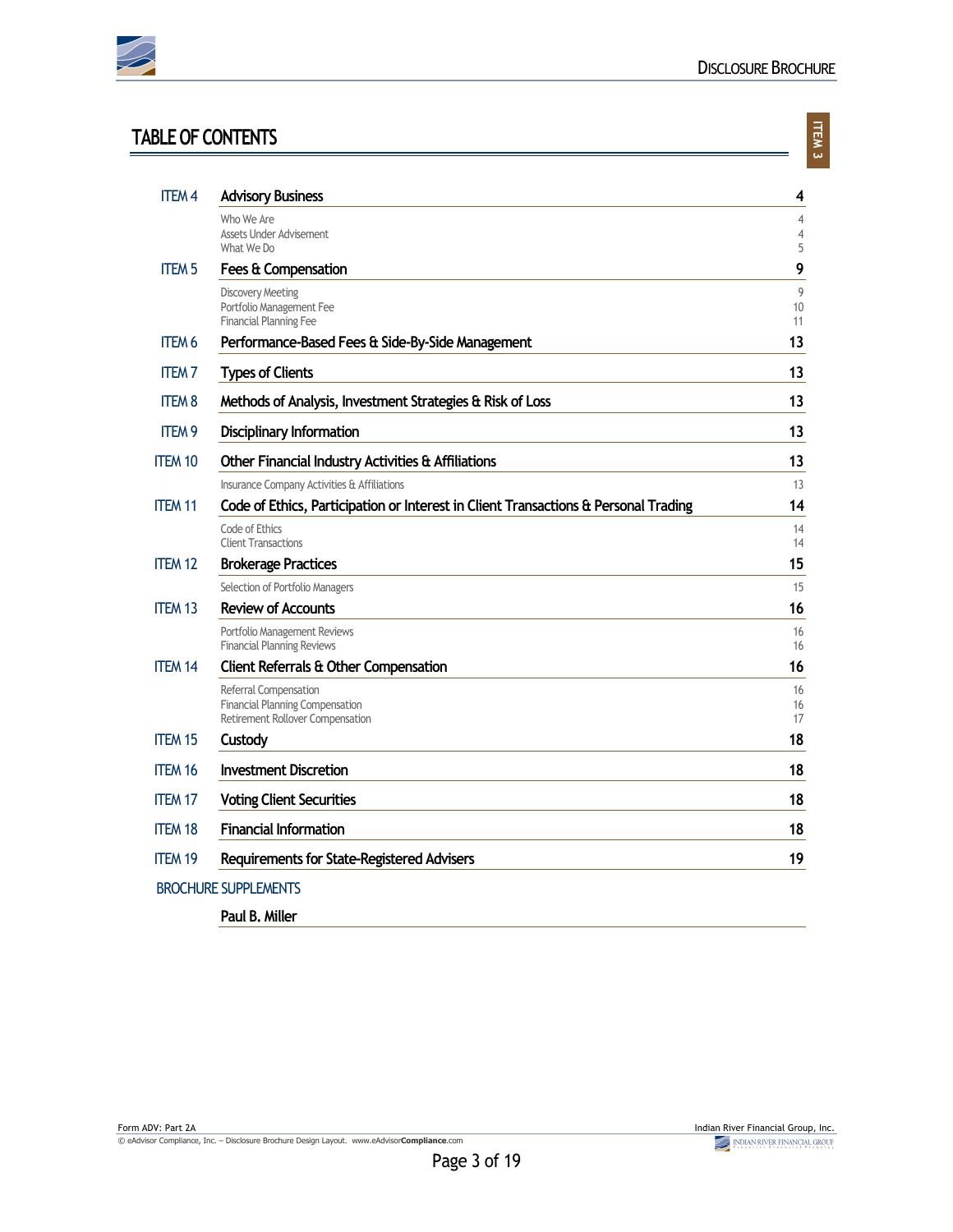

### **ADVISORY BUSINESS**

**ITEM 4**

### **Who We Are**

Indian River Financial Group, Inc. (hereinafter referred to as "Indian River", the "Company" "we", "us" and "our") is a fee-based registered investment advisor<sup>1</sup> formed in March 1991 to offer financial services<sup>2</sup> designed to assist you, our client<sup>3</sup>, achieve the financial stability, security, and independence you desire.

#### **Owners**

Indian River is controlled by the following person:

| <b>Name</b>    | <b>Title</b>                        | CRD#    |
|----------------|-------------------------------------|---------|
| Paul B. Miller | President & Chief Executive Officer | 1759970 |

#### **Mission**

Our mission is to come alongside and assist you with making wise decisions on the complex financial options available in today's economic environment. Our success is simple – **to guide you** as together we explore what you value and identify as your life goals to then set fiscal objectives designed to **maximize** wealth, **maintain** investment expectation, and **minimize** risk.

We do everything in our power to **keep you focused** on where you want to go, **offer advice** on how best to get there, and continually remind you of the importance of **maintaining a disciplined investment approach** to realize your dreams.

### **Assets Under Advisement**

We currently do not manage individual portfolio accounts on a discretionary or nondiscretionary basis. Our portfolio management services focus on identifying an effective investment strategy for your account and then match your investment needs with independent third-party money managers ("Portfolio Managers") $4$  who will handle the asset management strategies and investment allocations. As of January 1, 2022, our assets under advisement totaled:

Assets Under Advisement.......................................... \$35,037,237

<sup>1</sup> The term "registered investment advisor" is not intended to imply that Indian River Financial Group, Inc. has attained a certain level of skill or training. It is used strictly to reference the fact that we are "registered" as a licensed "investment advisor" with the Florida Office of Financial Regulation - and with<br>such other State Regulatory Agencies that may have limited regul

<sup>2</sup> Indian River Financial Group, Inc. is a **fiduciary**, as defined within the meaning of Title I of the Employer Retirement Income Security Act of 1974 ("ERISA") and/or as defined under the Internal Revenue Code of 1986 (the "Code") for **any financial services provided to a client who is**: (i) a plan participant or beneficiary of a retirement plan subject to ERISA or as described under the Code; or (ii) the beneficial owner of an Individual Retirement Account ("IRA").

<sup>3</sup> A client could be an individual and their family members, a family office, a foundation or endowment, a charitable organization, a corporation and/or small business, a trust, a guardianship, an estate, another fiduciary, a retirement plan, or any other type of entity to which we choose to give investment advice.

<sup>4</sup> Portfolio assets managed by independent Portfolio Managers are not included in our "Regulatory Assets Under Management" calculation in our Form ADV Part 1A, Item 5.F **unless we have discretionary authority to hire and fire Portfolio** Managers and reallocate assets without your prior consent. Therefore, the discretionary and non-discretionary totals disclosed in this Disclosure Brochure may not always match what is reported in our ADV Part 1A.

Form ADV: Part 2A Indian River Financial Group, Inc.<br>
© eAdvisor Compliance, Inc. – Disdosure Brochure Design Layout. www.eAdvisorCompliance.com **Complete Advisor Compliant** © eAdvisor Compliance, Inc. – Disclosure Brochure Design Layout. www.eAdvisor**Compliance**.com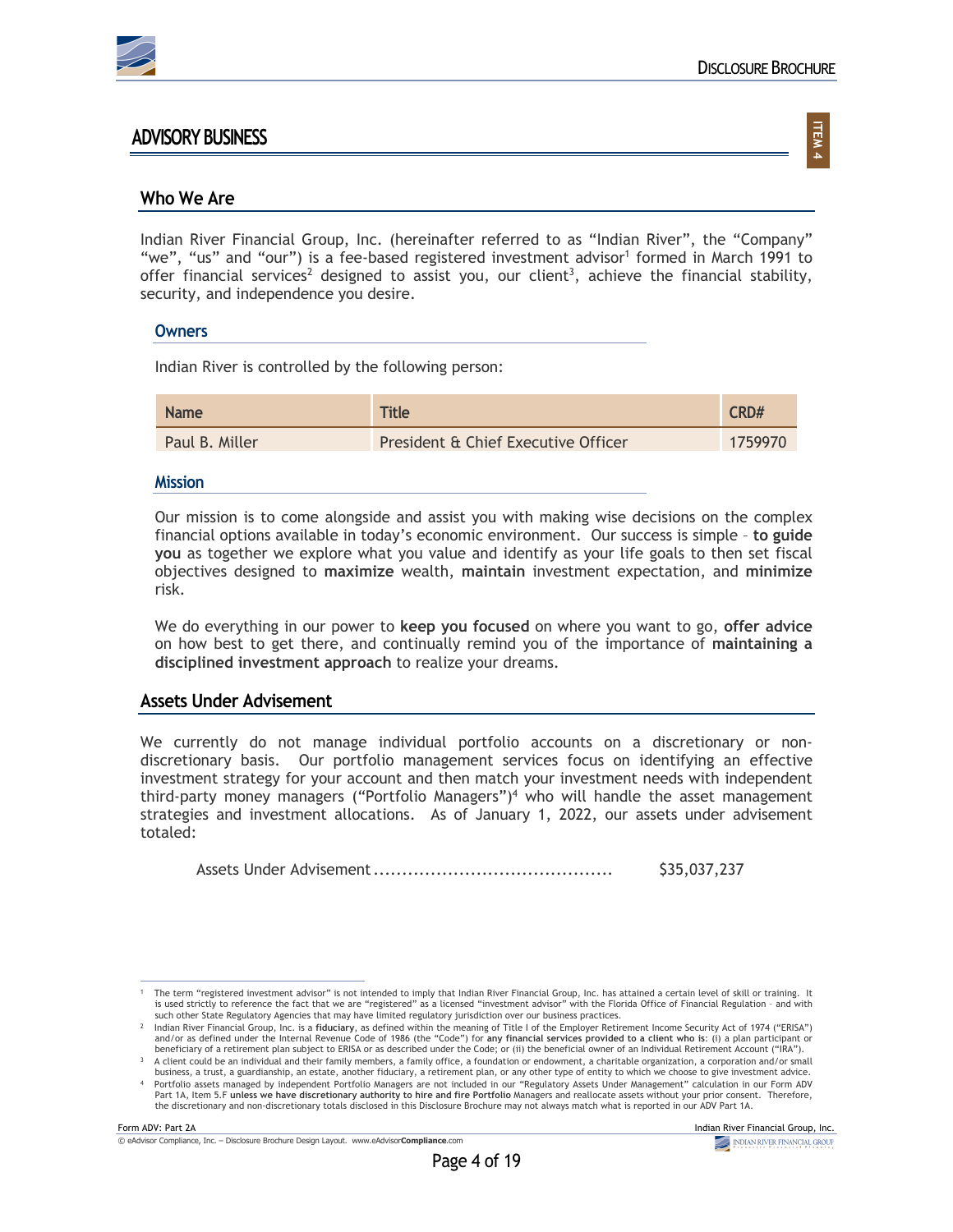

### **What We Do**

We provide **financial solutions** that stress the importance of you making fiscally responsible decisions and disciplined economic choices in your personal life, so we can effectively help you achieve your monetary goals for **today's needs**, **tomorrow's dreams**, and a strategy to build a **lasting legacy** for future generations.

Focus of all our advice begins with identifying your standards of living and quality of life expectations. We will accomplish this through an initial discovery meeting where we will review the financial documents we asked you to bring for discussion. Together questions will be asked, information shared, and an evaluation made as to whether we should move to the next step. During the meeting, we will:

- $\triangleq$  Learn about your core values and guiding principles
- $\div$  Seek to understand your financial concerns and how you have been addressing them
- $\cdot$  Discover your financial objectives and what success looks like for you
- $\div$  Create an internal profile consisting of your concerns, objectives, relationships, values, interests, assets, professional advisors and process preferences

Moving forward from our meeting, should you choose to engage us for our advisory services, we will begin the process of identifying your life goals (i.e., core values, family, monetary needs, future-plans, etc.). The best advice we could offer you is that success, achievement, and contentment in life have little to do with personal wealth but are instead related to your life goals. We will make every effort to embrace these life goals and develop economic solutions that reflect how **you** define true wealth -- not us. Our services include:

#### **Portfolio Management Services**

Our portfolio management services focus on recommending a Portfolio Manager to manage your portfolio assets under a couple of relationships:

### **Co-Manager Services**

Our arrangements under a co-advisory relationship with a Portfolio Manager allows for greater flexibility to work with you in developing the allocation objectives for your portfolio based on your investment parameters without the added burden of back-office compliance for billing and/or reporting. While we are **not involved in the day-to-day management of your portfolio assets**, we will have access to model portfolios, model managers, strategists, other money managers, and trading services to better guide you on future investments.

#### **Referral/Solicitation Services**

The Portfolio Manager(s) we introduce under a referral/solicitation relationship have developed a defined management process and strategy for their investment models. These models are preset so any strategizing on a portfolio allocation for your account will be done prior to recommending the right Portfolio Manager for you. **We are not involved in the day-to-day management of your portfolio assets**. If your investment parameters and/or goals change or the Portfolio Manager is not performing to expectation, we can recommend changing the Portfolio Manager but cannot dictate changes to their investment strategy.

The Portfolio Managers we recommend manage your portfolio will implement an investment strategy that correlates best with your investment parameters. Our responsibility to both you and the Portfolio Manager we direct to manage your account, will be to: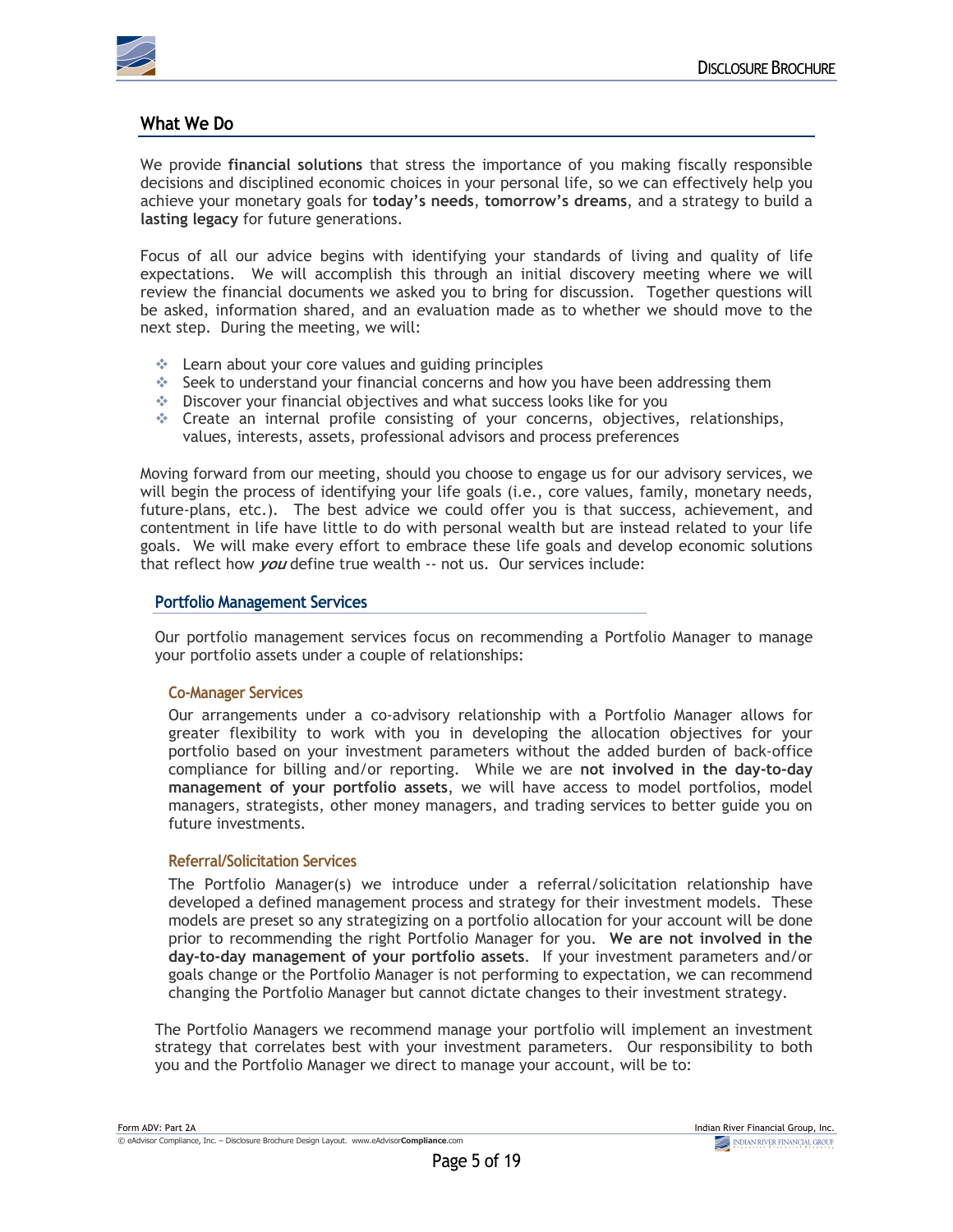

- v Recommend only Portfolio Managers whose investment strategies fit your management criteria and risk tolerance level while ensuring you meet the minimum requirements of the Portfolio Manager to open a managed account;
- v Evaluate the Portfolio Manager's investment returns and performance to ensure they are a fit with risk objections;
- v Suggest changes in a Portfolio Manager, if necessary, as market factors and your personal goals dictate;
- $*$  Handle all administrative and clerical duties as may be required by the Portfolio Manager to service your account since they will have little or no direct contact with you.

Information regarding our management fee structure is disclosed under "Portfolio Management Fee" in Item 5, "**Fees & Compensation**" and further description of our investment strategies under Item 8, "**Methods of Analysis, Investment Strategies & Risk of Loss**".

#### **Financial Planning**

Financial planning is an essential tool to help navigate unexpected events with the ultimate goal of providing the confidence and security necessary during both the working years (wealth accumulation) and retirement years (wealth distribution) of your life. However, such planning requires a lifetime commitment, not only from you but from us as well, your Financial Planner.

#### **What is a Financial Plan?**

Financial planning is an evaluation of the investment and financial options available to you based upon your defined life goals and choices. A well-designed plan is a step-by-step process intended to identify and clarify purpose, personal and family core values, needs, and priorities to align your financial decisions with your goals in all areas of your life and business. Planning includes:

- **1.** Arriving at a series of decisions and action items based on current and future financial circumstances and defined goals and objectives;
- **2.** Projecting the consequences of these decisions for you in the form of an economic plan – **a working blueprint**; and,
- **3.** Implementing the protocols outlined in the plan to achieve the plan objectives.

Once complete, the financial plan, or working blueprint, becomes the benchmark that is used to help us evaluate where you are in achieving your financial goals, needs, and objectives.

#### **Financial Planning Composition**

A financial plan can be **coordinated** – a mutually defined review of your personal financial needs; or, **targeted** – a review, analysis, and evaluation of a core area of financial need. In general, our financial planning may encompass one or more of the following areas of financial need as communicated by you.

- $\div$  Identify and clarify personal and family core values, mission, vision, and goals.
- $\cdot$  Preparation of the financial plan, which encompasses your:
	- Current financial situation.
	- Liquidity and asset preservation needs.
	- Wealth accumulation and growth.
	- Wealth distribution and transfer.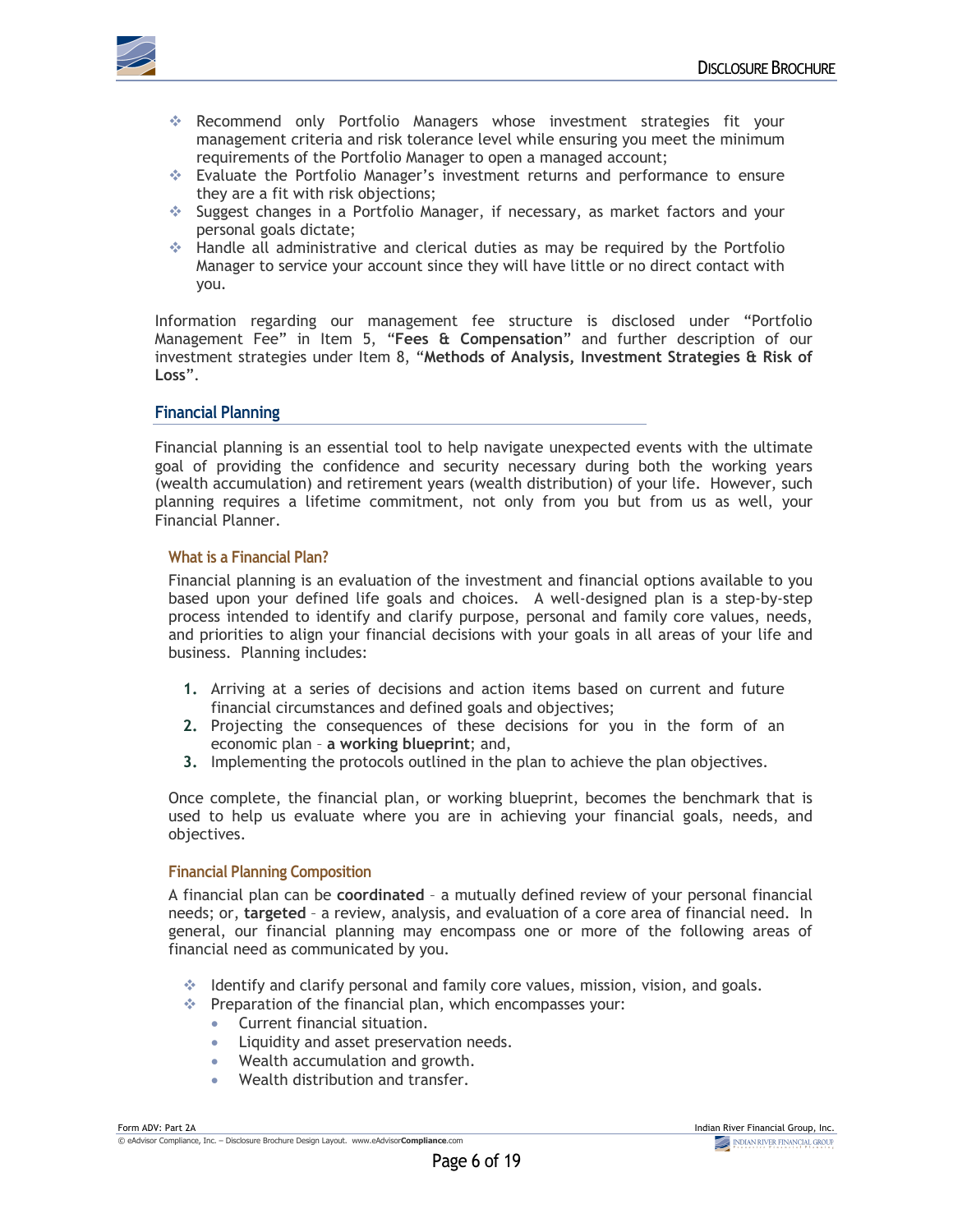

More specifically planning may include, but is not limited to, the following modules:

- Financial Statements Cash Flow and Balance Sheet.
- Savings and Emergency Reserves.
- Asset Allocation and Investment Portfolio Analysis.
- Potential Income Tax consequences in collaboration with your tax advisor.
- Risk Management and Insurance Analysis.
- Retirement Income Analysis.
- Long-Term Healthcare.
- **Estate and Family Legacy Planning.**
- Business Succession Planning.
- v Outline of recommendations, strategies, solutions and resources.
- $*$  Prioritizing and implementing the written action plan.
- $\div$  Investment consultations that allow us to create and implement a customized investment strategy tailored to your long-term investment goals.
	- Prepare a professional investment proposal that can include a written Investment Policy Statement ("IPS"), if requested.
	- Access to our open-architecture platform with a variety of investment management solutions.
- $\bullet$  Facilitate meetings with you and/or advisors or specialists within our professional network.
- $\triangleq$  Coordinate and facilitate meetings with family members, business associates, partners or other key individuals to assist with implementing your action plan.

#### **Preparing the Financial Plan**

In the development of your financial plan we will follow the Financial Planning Practice Standards process established by the Certified Financial Planner Board of Standards, Inc. Your financial plan will be prepared in five (5) phases. These phases are defined as follows:

#### **Phase I – DISCOVERY**

The first step is to conduct an introductory discovery meeting. During this meeting we will learn about each other and whether we can work together to achieve your financial objectives. We will listen as you share your needs, concerns, priorities, and what success looks like for you. We will in-turn, share how we can help you meet your stated personal and financial objectives, and the responsibilities we have as a fiduciary to guide you on this journey. In the end, we will explain the cost of completing the desired financial planning service for you to decide whether you want to move forward with the next step in the planning process.

#### **Phase II – GATHERING**

In the second step of the planning process, we learn about you and what you want to achieve. This is accomplished through personal interviews and questionnaires<sup>5</sup>, which are designed to address your unique financial planning needs. You will have the opportunity to prioritize objectives and to remove from the process any areas that are not applicable to your circumstances.

<sup>5</sup> The information we gather from you through personal interviews and questionnaires is vital for us to effectively advise you on your unique financial needs and help you plan for your future. Electing to dismiss certain requested documents or respond to questions with limited input can put us at a disadvantage and handicap our ability to successfully meet your financial expectations. Therefore, if you want the best advice we can offer in designing a financial plan or with any portfolio management, you should make every effort to provide us with detailed personal information and be as accurate with your responses as you possibly can.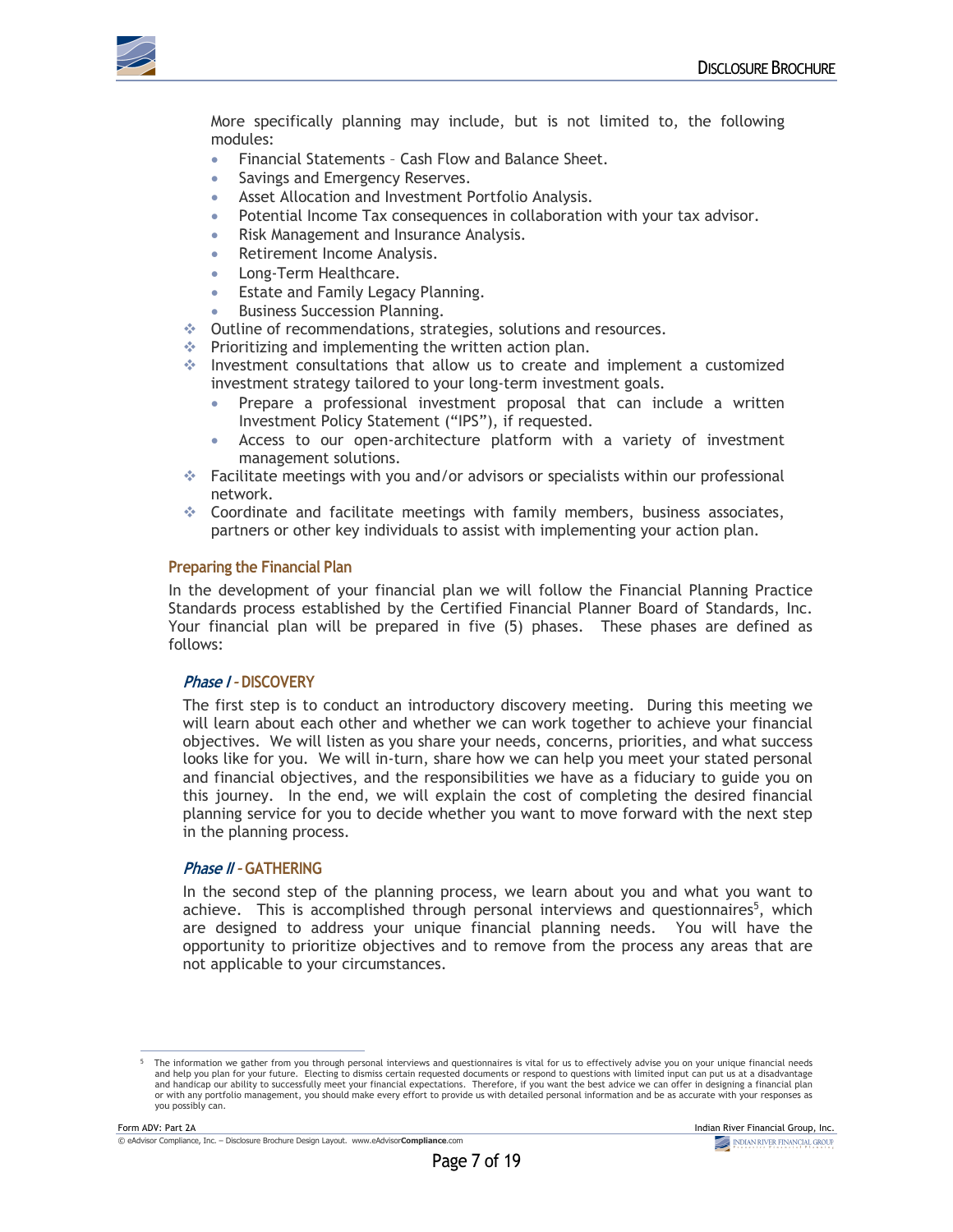

**The time we invest listening and catering to your wants and needs is critical for developing a strong financial planning foundation**. Such time helps to:

- Define and narrow objectives and investment options;
- Stimulate creative thinking;
- Identify areas of greatest concern;
- Cultivate peace of mind;
- Create an accurate picture of your overall financial personality; and,
- Provide an effective and efficient way for us to address your unique financial needs and objectives.

From the information we have gathered, we will prepare an agenda to begin formally documenting your goals and objectives. Depending upon the engagement, different levels of financial reporting will be undertaken.

This phase helps you think clearly and confidently about the problem(s). The objective is to generate **CLARITY** regarding your greatest dangers and opportunities.

#### **Phase III – SOLUTIONS**

Once the gathering and analysis has been completed, we begin formally documenting your goals and objectives. We define the plan as a road map (a series of blueprints) designed to take you from where you currently are financially, to where you want to be at some point in the future. This is the creative portion of the process. There are usually several ways to accomplish a given goal. The objective, however, is to integrate financial instruments and strategies into a plan that you will be comfortable executing. In some cases, the drafting of the plan reveals the need for us to help you reconcile the gap between your expectations and your financial realities. Once a viable plan has been drafted, it is presented to you and reviewed. The draft and review process may be repeated until you are satisfied with the financial plan or the scope of work has been completed.

This phase helps you think about the solutions. The objective is to evaluate and **DECIDE** which strategies effectively eliminate dangers and capture opportunities.

There may be additional costs for you to implement your plan under steps 4 and 5. **You have the choice to allow us to implement your financial plan or you can use another outside professional**.

#### **Phase IV – IMPLEMENTATION**

A financial plan is of limited value if it is not put into action. Accordingly, we assist you with implementing $6$  and monitoring the plan. The action plan schedule provides you with a list of tasks and deadlines designed to ensure that **you put your plan into action**. The following are some examples of implementation:

- Drafting of appropriate estate documents (performed in conjunction with an estate attorney).
- Purchase of various insurance policies (provided by our licensed insurance agents or another independent agent of your choice).

<sup>-</sup> Implementing the recommendations made in a financial plan often requires consultation or coordination with one or more outside professionals (e.g.<br>attorneys, CPAs, insurance agents, and securities representatives). All p confidential, not only by us, but by the outside professionals as well. Your confidential information will be disclosed to third parties only with your consent or as may be permitted or required by law.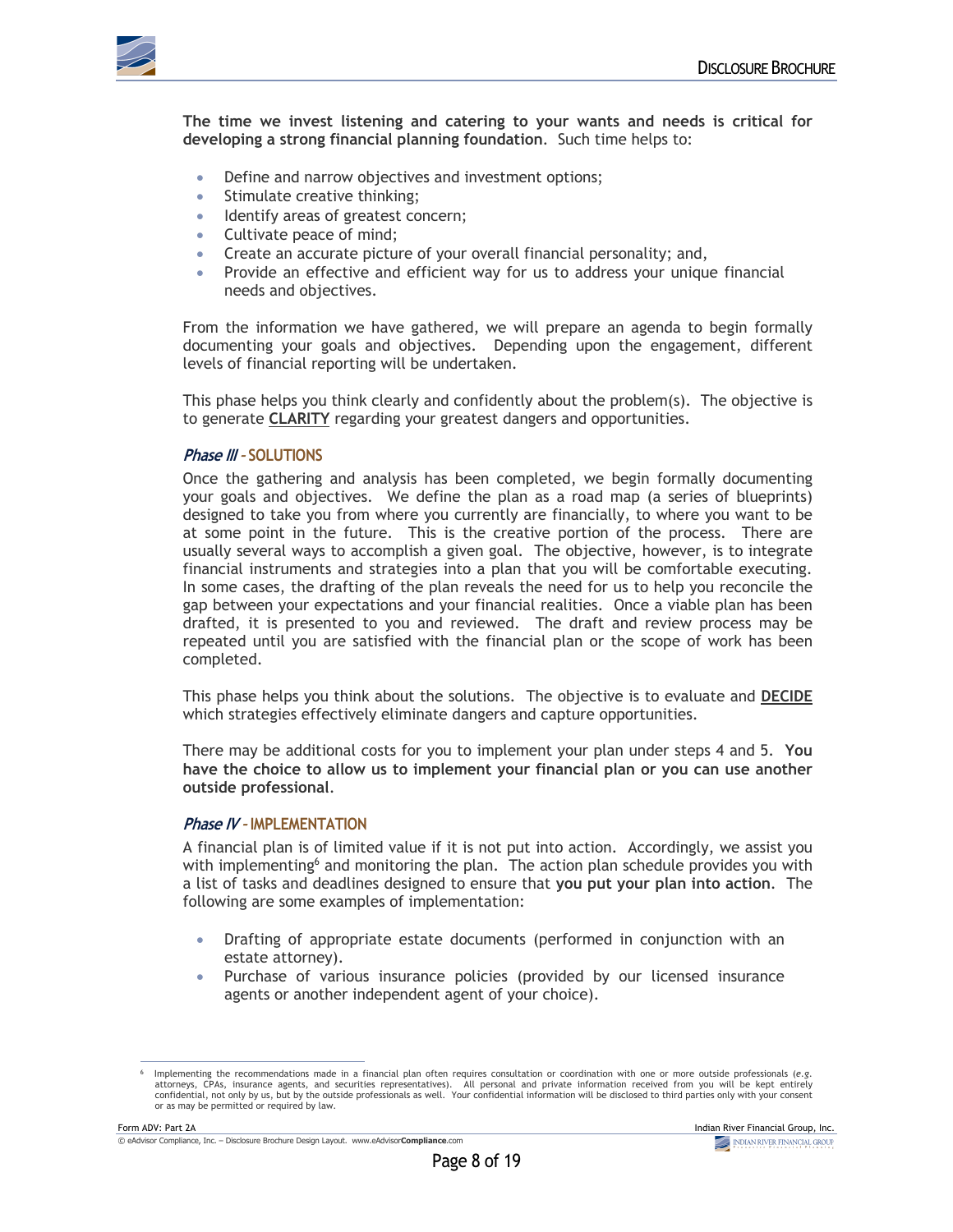**ITEM 5**



- Investment advisory services, including preparation of an IPS and implementing your asset allocation strategy (performed by us, or another investment adviser/broker-dealer of your choice).
- Adopting and monitoring of a personal budget.
- Ongoing income tax planning (performed in conjunction with independent Certified Public Accountant or tax accountant).

This phase is focused on implementing the selected solution. The objective is to achieve the desired **RESULT**.

#### **Phase V – MANAGEMENT**

Once the plan has been built and the recommendations have been implemented it is critical that these recommendations be monitored on a continuing basis to ensure that they remain consistent with your IPS. This process requires periodic rebalancing of the portfolio to ensure your original objectives are maintained. Continued monitoring of established personal budgets and the continued effects of taxation on the plan are assessed regularly at your option per the Client Planning Agreement.

This phase focuses on management. The objective is to ensure the results achieved are maintained over time. This phase provides long-term continuity and **CONFIDENCE**.

You will find more information about our financial planning fees under "Financial Planning Fee" below in Item 5, "**Fees & Compensation**".

### **FEES & COMPENSATION**

### **Discovery Meeting**

Depending on prior conversations before we schedule the initial discovery meeting to review the financial documents requested you bring for discussion, we will inform you on whether we will bill you for our time. Such fee will be **a fixed fee not to exceed \$500**. The objectives we strive to accomplish with you during this meeting are to:

- $\triangleq$  Diagnose your current financial need;
- Address your financial concerns and answer your questions on how we can assist you;
- $\div$  Recommend financial resolutions aimed at lowering costs, reducing risks, increasing expected returns, and/or increasing tax efficiency to improve the likelihood of successfully achieving your goal; and,
- $\div$  Explain the benefits of financial planning and how a comprehensive evaluation of wealth management needs is beneficial beyond just managing your investable assets.

Any fees negotiated prior to the discovery meeting will be due at the end of the session. If additional planning is requested, we will reduce the cost of the financial planning engagement by the amount of the fee paid. The same will be made for portfolio management, we will reduce our management fee by the amount of the fee paid.

If you wish no further interaction with us, you will be responsible for implementing any recommendations coming out of the discovery meeting. Once this session is over, all financial planning services will have been concluded and we are not responsible to implement the advice or for any on-going supervision, monitoring, and/or reporting.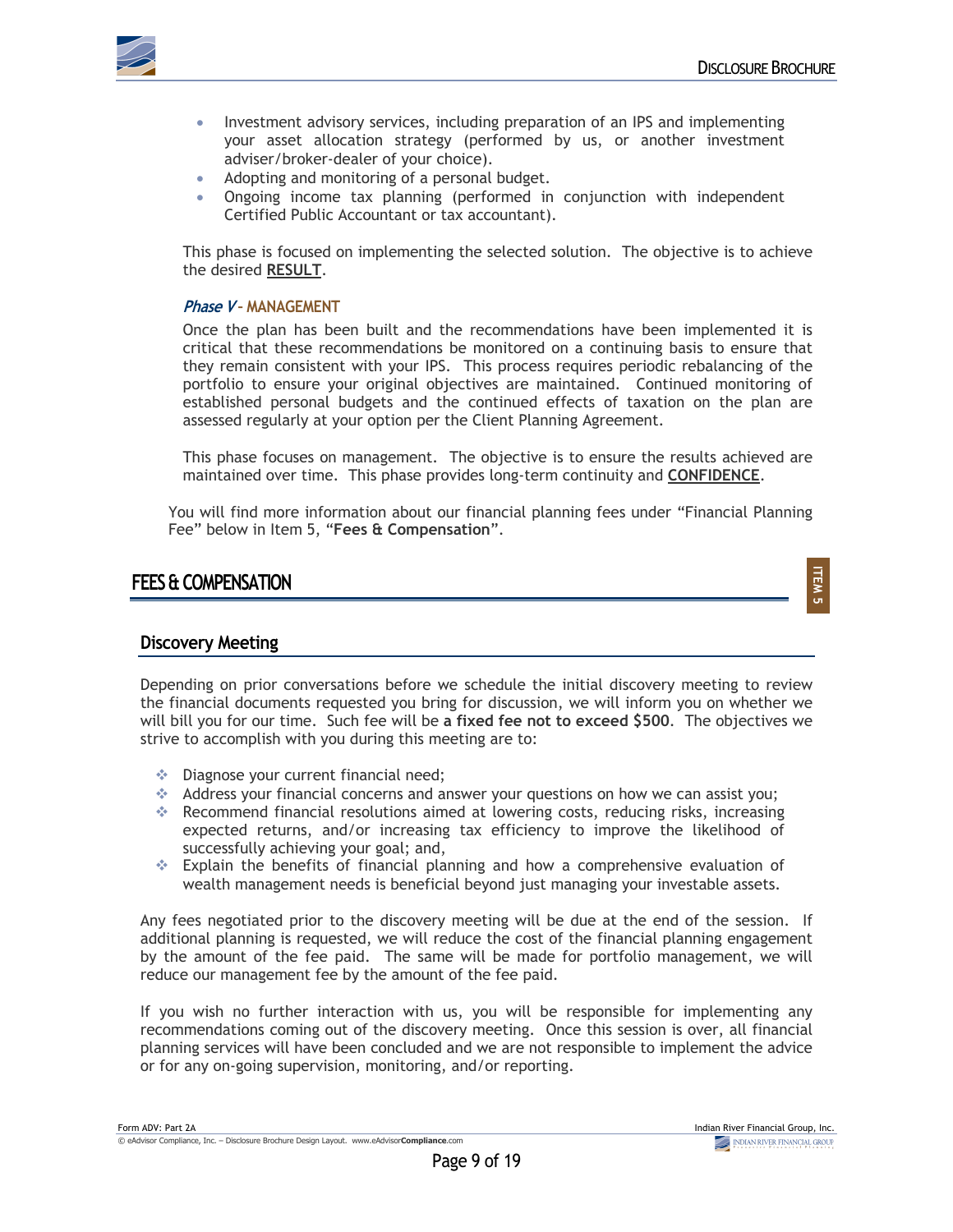

### **Portfolio Management Fee**

Portfolio management fees are provided on an **asset-based fee** arrangement and will be billed to your account based on the relationship we have with the Portfolio Manager. Under a **coadvisory relationship**, our management fee will be based on the fee schedule listed below and **is separate from the fee** calculated by the co-advisor Portfolio Manager. Under a **referral/solicitation relationship**, the Portfolio Manager has a pre-established fee schedule from which **a portion of that fee** is collected and paid to us for our service to your account.

Regardless of the Portfolio Manager selected to manage your portfolio account and the fee calculation and billing method used, we **do not take discretion** over the assets managed in your account and we **do not handle any of the billing**.

We will provide you prior to, or at the same time as, opening an account, a copy of the Portfolio Manager's Disclosure Brochure (the Form ADV Part 2A: Firm Brochure or Form ADV Part 2A Appendix 1: Wrap Fee Program Brochure). The Portfolio Manager's Disclosure Brochure will disclose how they will handle your account; such as, fee billing, deposits and withdrawals, fee exclusions, termination, and any other unique advisory costs associated with their service. We will discuss these arrangements with you when we go to open your account with a Portfolio Manager; however, **you are also encouraged to read their terms for management on your own**.

### **Co-Manager Relationship Fee Structure**

Our management fee will be calculated based on the **aggregate market value** of your portfolio account(s) on the last business day of the previous calendar quarter **multiplied by one-fourth** (e.g., 1.00% ÷ 4 = 0.25%) of the corresponding annual percentage rate **for each portion of your portfolio assets that fall within each tier – a blended fee**.

We retain **discretion to negotiate the management fee within each tier** on a client-byclient basis depending on the size and complexity of the portfolio managed. In addition, as your portfolio value exceeds each tier level, either through additional deposits or asset growth, a fee break will occur for that portion of your portfolio that falls within that new tier level. The tier breaks are as follows:

| <b>Portfolio Value</b> | <b>Annual Fee</b><br>Rate<br><b>Not to Exceed</b> |
|------------------------|---------------------------------------------------|
|                        | 1.00%                                             |
|                        | 0.90%                                             |
|                        | 0.85%                                             |
|                        | 0.80%                                             |
|                        | 0.75%                                             |

We generally require a minimum initial investment of **\$50,000** to open a managed account; however, we retain the right to **waive or reduce** this minimum if we feel circumstances are warranted.

Your account will be **billed quarterly in advance by the Portfolio Manager** based on the fair market value for the portion of your portfolio that **falls within each tier** of our fee schedule.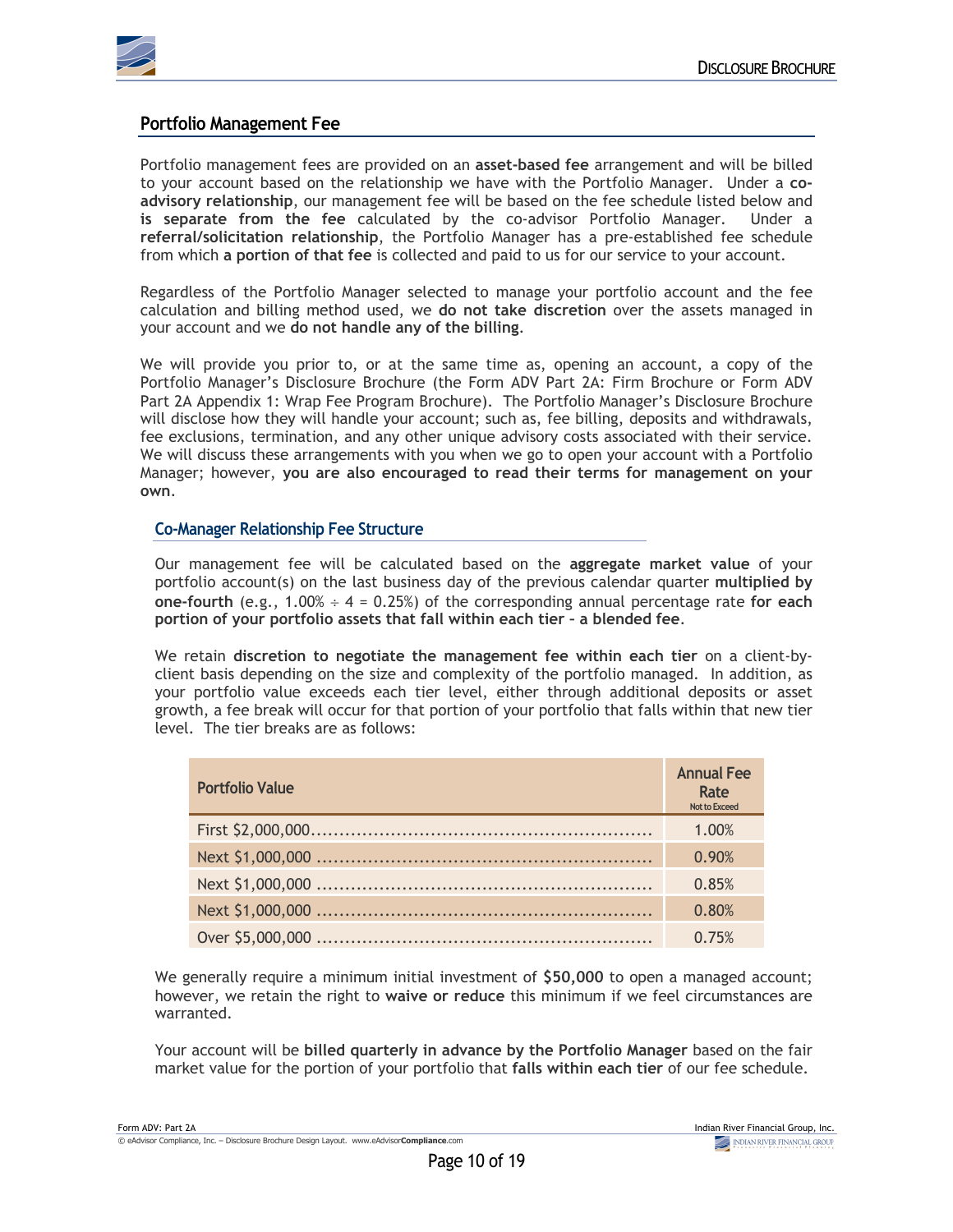

As your portfolio value exceeds into the next tier level, either through additional deposits or asset growth, the amount of assets above the fee-break will be billed the corresponding annual fee rate. This results in a blended fee and **effectively lowers the annual fee costs** to manage your portfolio. An example of how the value of your portfolio lowers our management fee billed to your account:

| Sample Account Value: \$5,500,000 |                     |                                               |  |
|-----------------------------------|---------------------|-----------------------------------------------|--|
| <b>Tier Fee-Breaks</b>            | <b>Annual Fee %</b> | <b>Tier Fee Contribution</b>                  |  |
|                                   | (Per Tier)          | (Based on the Account Value Within Each Tier) |  |
| First \$2,000,000                 | 1.00%               | 0.363%                                        |  |
| Next \$1,000,000                  | 0.90%               | 0.163%                                        |  |
| Next \$1,000,000                  | 0.85%               | 0.155%                                        |  |
| Next \$1,000,000                  | 0.80%               | 0.146%                                        |  |
| Over \$5,000,000                  | 0.75%               | 0.068%                                        |  |
| <b>Blended Annual Fee %</b>       |                     | 0.895%                                        |  |

For **new managed** accounts opened in mid-quarter, our fee will be based upon **a pro-rated calculation of your assets to be managed** for the current calendar quarter. For **existing management accounts**, depositing additional capital in your investment portfolio between billing cycles will **not** generate a partial, pro-rated management fee to be billed to your account – we do not want to discourage you from investing in your future. However, for withdrawals made from your managed portfolio account between billing cycles, we **do not make partial refunds** of our quarterly fee.

### **Referral/Solicitation Fee Structure**

When we use a Portfolio Manager under a referral solicitation relationship, **the above fee schedule does not apply**. The management fee structure and billing arrangements are dictated by the Portfolio Manager. Just as with the co-advisory relationship, the Portfolio Manager will be responsible for all billing and reporting. **Our portion of the management fee received from the Portfolio Manager will not exceed 1.25%**.

### **Financial Planning Fee**

How we charge to develop a financial plan depends on the size, complexity, and nature of your personal and financial situation and the amount of time it will take to analyze and summarize the plan and perform the services you desire.

### **Coordinated Planning Fees**

All coordinated financial planning services are offered on a fixed fee basis, as indicated below. Such fee will be fully disclosed up-front in a Client Planning Agreement ("Agreement"), which will include the cost<sup>7</sup> to review your financial information and prepare the coordinated financial plan.

We will work with you in developing your financial plan using the five (5) phases listed above in Item 4, "**Advisory Business**" under "What We Do." The first four (4) phases are DISCOVERY, GATHERINGS, SOLUTIONS, and IMPLEMENATION phases for which there is an **Initial Fee**. The fourth phase is ongoing MANAGEMENT, for which there is an **Annual Fee**.

Rarely will a fee exceed those costs outlined in the Agreement. However, there can be instances where we did not contract with you to perform a particular task and therefore merit notifying you of the additional cost prior to beginning such services.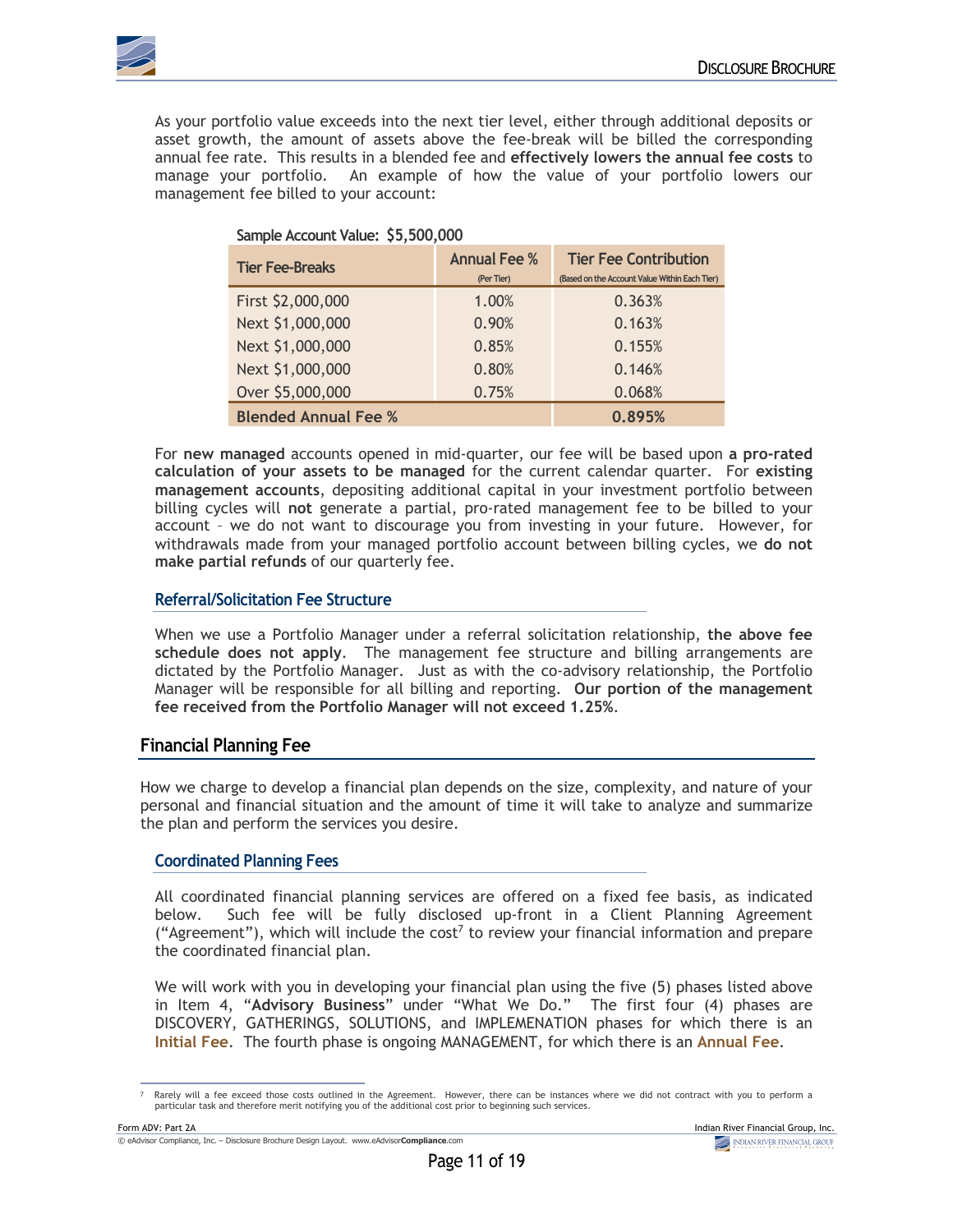

| <b>Investment Net Worth*</b>         | <b>Initial</b><br>Fee <sup>+</sup> | <b>Annual</b><br>Fee <sup>†</sup> |
|--------------------------------------|------------------------------------|-----------------------------------|
|                                      | \$1,500                            | \$500                             |
| Between \$1,000,000 and \$3,000,000  | \$2,500                            | \$750                             |
| Between \$3,000,000 and \$10,000,000 | \$3,000                            | \$1,000                           |
|                                      | \$4,500                            | \$1,500                           |

\* "Investment Net Worth" is defined to include 100% of those assets that we assist with strategic decisions and ongoing counsel. Assets include: All investments and securities (including both taxable and tax-deferred), trusts, stock options, retirement plans, IRA's, custodial accounts, investment real estate, limited partnerships, LLC's,<br>and variable insurance products. "Investment Net Worth" does not include: Your personal use assets (such as residences and vehicles), collectibles (such as artwork and coins), defined benefit retirement plans, and Social Security benefits.

† We retain discretion to modify the above fee structure depending on the size, complexity, and nature of your personal and financial situation and the amount of time it will take to analyze and summarize the financial plan and perform the services you desire. The fees may be negotiable on a client-to-client basis.

We require one-half the Initial Fee be paid at the time the Agreement is signed, with the remaining balance billed upon completion of the financial plan<sup>8</sup>.

#### **Targeted Planning Fees**

If you desire only targeted planning – review, analysis and evaluation of a core area of financial need - the fee will be billed at our rate of  $$195$  per hour<sup>9</sup>. All fees will be completely itemized in a billing statement to you, or as otherwise predetermined in a proposal, engagement letter and/or by retainer.

#### **Annual Retainer Fee**

It is important to note that any planning is kinetic (always in motion) and alive. A financial plan is a roadmap that is only as good as how well it reflects your current economic position to then guide you on a clear path to a future financial destination. However, at any point in your life you can veer off course, intentionally or unintentionally, as circumstances take you down another path. Our annual financial plan review is designed to systematically address these unexpected diversions and continually keep you on the right road headed to your future financial destination.

Therefore, we strongly suggest that the overall financial plan be reviewed not less than on an annual basis. After the first anniversary of the completion of your financial plan, we may suggest that Agreement be renewed for updating the financial plan, in whole or in part. The type of planning to be done and the amount of the fee will be set forth in an invoice. Your payment of the invoice will constitute a renewal of the Agreement under terms of the invoice. Both parties retain the right not to renew.

#### **Termination**

You can terminate the Agreement at any time prior to the presentation of any financial planning documents. We will be compensated through the date of termination for time spent in design of such financial documents at the hourly rate agreed to in the Agreement. If you have prepaid any fees, such fees will be returned on a pro-rata basis. After the financial plan has been completed and presented to you, termination of the Agreement is no longer an option.

The recommendations made in a financial plan are generally completed within 30 to 45 days from you signing the Agreement. However, implementing the קpter and block of our commenting the<br>plan using outside professionals (i completion of the financial plan, we are referring to us (you and Indian River) finalizing your financial benchmarks/objectives before approaching any outside professional.

<sup>9</sup> For a Targeted Financial Plan, Indian River requires a minimum of four hours consultation to address your personal and financial needs.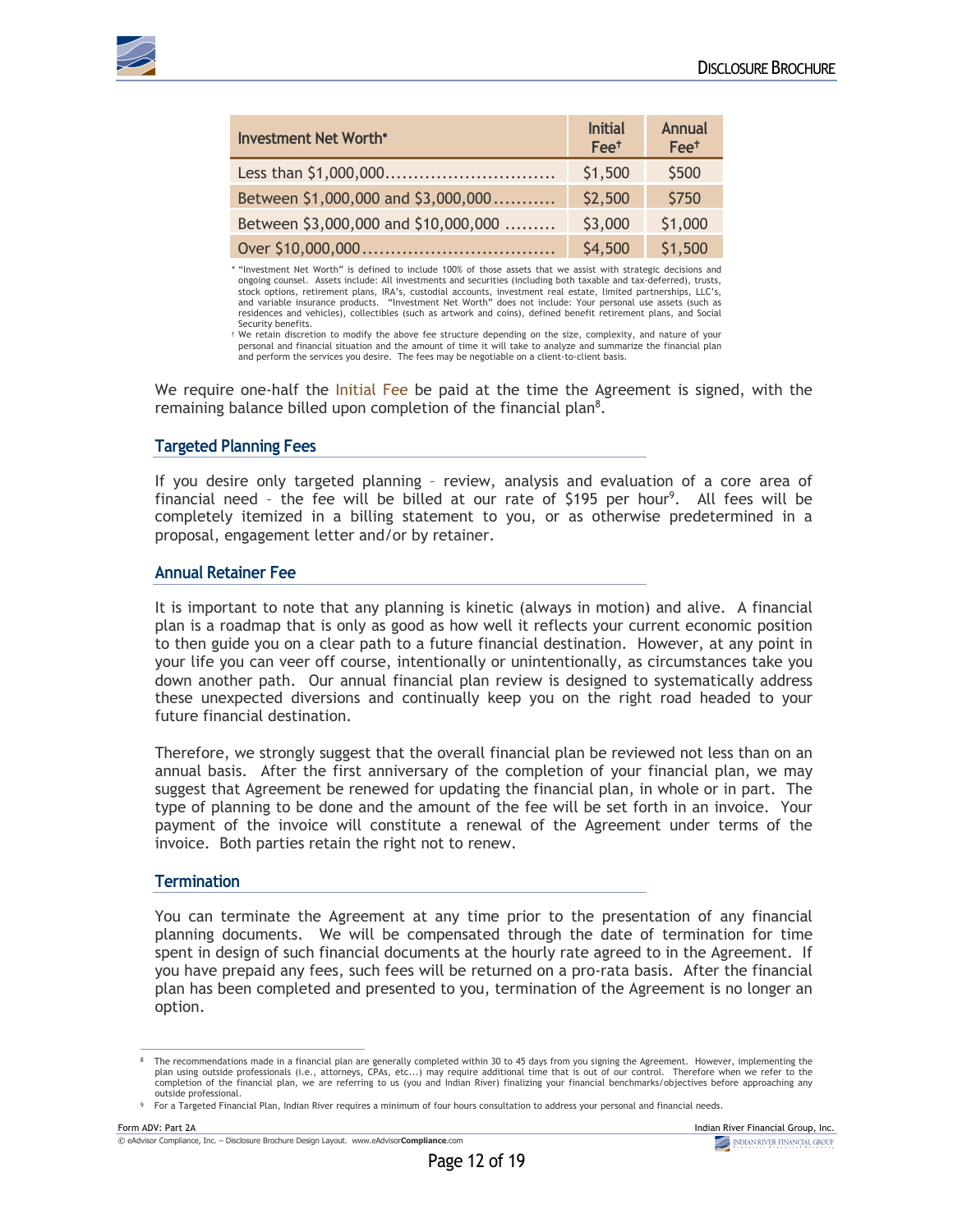

**ITEM 6**

**ITEM 7**

**ITEM 8**

**ITEM 9**

**ITEM** 10

### **PERFORMANCE-BASED FEES & SIDE-BY-SIDE MANAGEMENT**

We do not charge fees based on a share of capital gains or the capital appreciation of the assets held in your accounts.

### **TYPES OF CLIENTS**

The types of clients we offer advisory services to are described above under "Who We Are" in the Item 4, the "**Advisory Business**" section. Our minimum account size for portfolio management is disclosed above under "Portfolio Management Fee" in Item 5 above in the, "**Fees & Compensation**" section of this Brochure.

### **METHODS OF ANALYSIS, INVESTMENT STRATEGIES & RISK OF LOSS**

With the use of Portfolio Managers, focus of our selection and monitoring **is to balance investment return and risk, with the emphasis on spreading risk among asset classes**. The specific methods of analysis, investment strategies, and risk management will be handled at the discretion of the Portfolio Manager.

### **DISCIPLINARY INFORMATION**

Neither the Company nor any of its management persons has been the subject of any criminal or civil litigation, self-regulatory organization/administrative proceeding at any time during the past ten years.

### **OTHER FINANCIAL INDUSTRY ACTIVITIES & AFFILIATIONS**

### **Insurance Company Activities & Affiliations**

Certain of our management persons are licensed as resident life, health, and fixed annuity insurance agents by the State of Florida and may be licensed as non-resident agents in other states. Each agent is licensed to sell insurance-related products and earn commissions from the sale of these products.

For further information on the potential conflicts and economic benefits from these activities by management persons who hold the above licenses, see "Financial Planning Compensation" below under Item 14, "**Client Referrals & Other Compensation**" of this Brochure. In addition, more information about our management persons who offer investment advice and their insurance activities can be found in their individual "**Brochure Supplements**."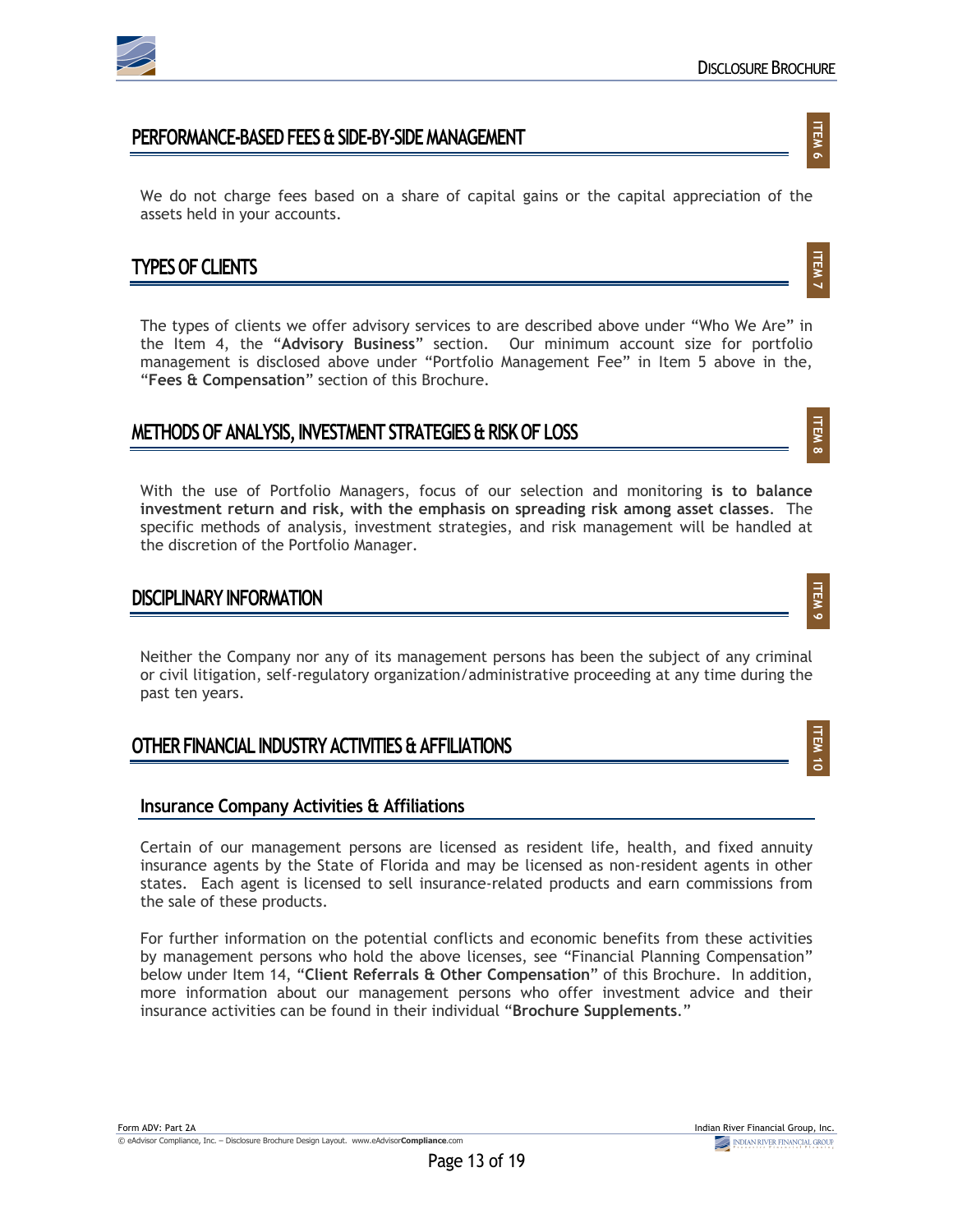

### **CODE OF ETHICS, PARTICIPATION OR INTEREST IN CLIENT TRANSACTIONS & PERSONAL TRADING**

## **ITEM 11**

### **Code of Ethics**

As a fiduciary, Indian River has an affirmative duty to render continuous, unbiased investment advice, and at all times act in your best interest. To maintain this ethical responsibility, we have adopted a Code of Ethics that establishes the fundamental principles of conduct and professionalism expected by all personnel in discharging their duties. This Code is a valueladen guide committing such persons to uphold the highest ethical standards, rooted in the most elementary maxim – to do right by others. Our Code of Ethics is designed to deter inappropriate behavior and heighten awareness as to what is right, fair, just and good by promoting:

- $\div$  Honest and ethical conduct.
- $\div$  Full, fair and accurate disclosure.
- $\div$  Compliance with applicable rules and regulations.
- $\div$  Reporting of any violation of the Code.
- v Accountability.

To help you understand our ethical culture and standards, how we control sensitive information and what steps have been taken to prevent personnel from abusing their inside position, a copy of our Code of Ethics is available for review upon request.

### **Client Transactions**

We have a fiduciary duty to ensure that your welfare is not subordinated to any interests of ours or any of our personnel. The following disclosures are internal guidelines we have adopted to assist us in protecting all of our clientele.

#### **Participation or Interest**

It is against our policies for any of our personnel to invest with you or with a group of clients, or to advise you or a group of clients to invest in a private business interest or other nonmarketable investment unless prior approval has been granted by Mr. Paul B. Miller, and such investment is not in violation of any SEC and/or State rules and regulations.

#### **Class Action Policy**

Indian River, as a general policy, does not elect to participate in class action lawsuits on your behalf. Rather, such decisions shall remain with you or with an entity you designate. We may assist you in determining whether you should pursue a particular class action lawsuit by assisting with the development of an applicable cost-benefit analysis, for example. However, the final determination of whether to participate, and the completion and tracking of any such related documentation, shall generally rest with you.

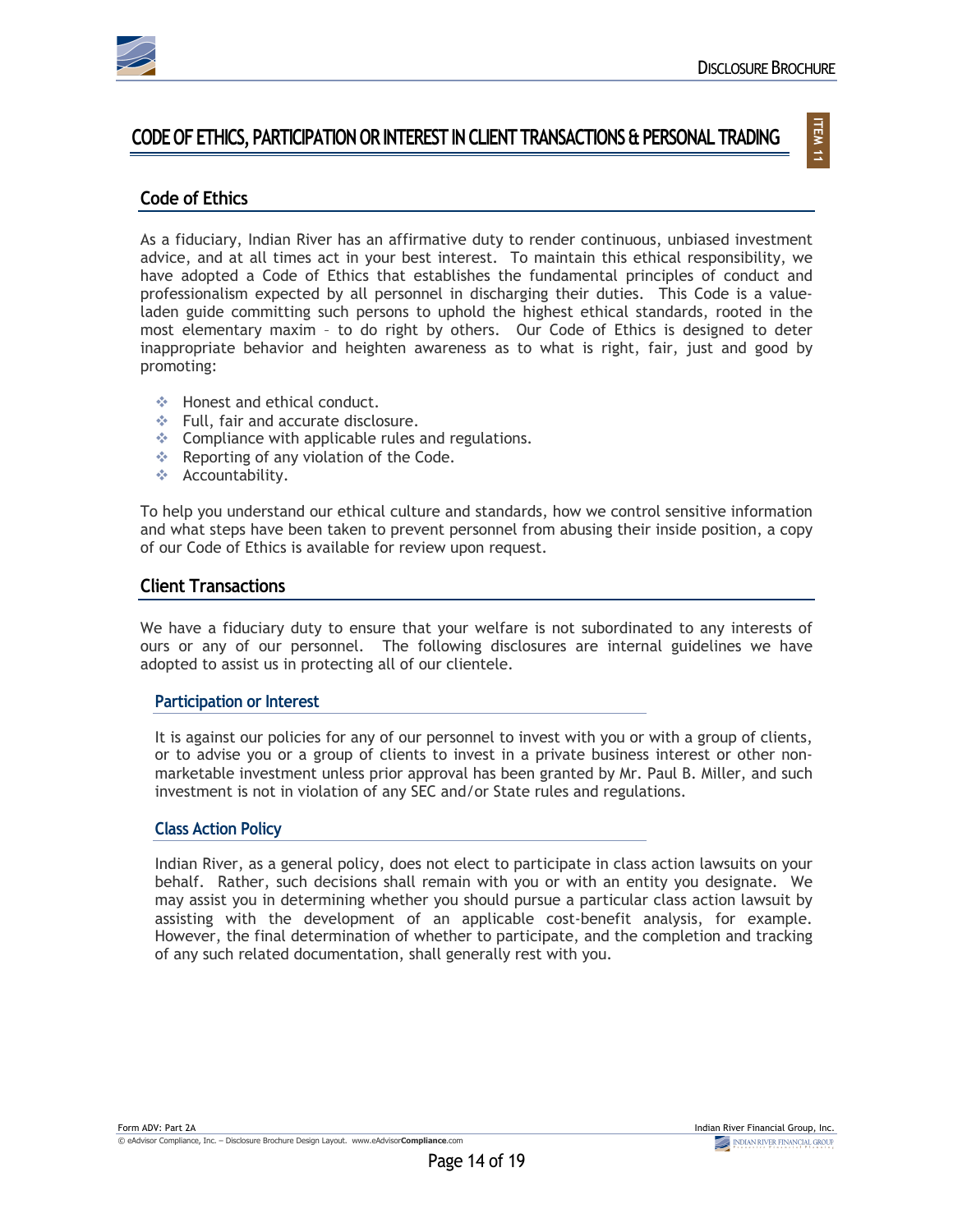

### **BROKERAGE PRACTICES**

## **ITEM 12**

### **Selection of Portfolio Managers**

We will make available a select group of Portfolio Managers from which you may choose to manage your account(s). We will assist you in determining which will provide the most effective financial growth based upon your stated investment objectives and risk tolerance level as outlined in your IPS. **The brokerage practices of the Portfolio Manager will be disclosed in their ADV Part 2A: Firm Brochure or Part 2A Appendix 1: Wrap Fee Program Brochure, which we will provide you prior to, or at the same time as, opening an account**.

While we have exercised our best efforts evaluating the investment performance and cost of service offered by these Portfolio Managers, we make no representation that the Portfolio Manager in which we refer you has the best investment performance or has the lowest portfolio management costs. In addition, your selection of such Portfolio Managers will be limited to those with whom we have entered into service agreements. Therefore, it is possible that you might be able to contract for similar services elsewhere or separately, with equivalent or better performance and at lower cost.

The Portfolio Manager we recommend most often:

#### **AssetMark, Inc.**

AssetMark, Inc. is an SEC-registered investment advisor that provides a turnkey asset management program that includes a technology platform designed to simplify administrative tasks and investment management services to help tackle volatile markets. We will utilize AssetMark's services to:

- $\triangleleft$  Customize platforms to access leading portfolio managers.
- $\cdot$  Provide investment management expertise.
- $\triangleleft$  Construct and implement effective investment portfolios.
- $\triangleq$  Provide online reporting and account access for clients.

Indian River is not a subsidiary of, or an affiliated entity of, AssetMark. We have sole responsibility for investment advice rendered, and our advisory services are provided separately and independently from AssetMark.

#### **Business Development Allowance**

The Business Development Allowance ("BDA") has been instituted by AssetMark to reimburse qualified marketing and/or business development expenses incurred by advisory firms promoting their turnkey asset management program. Under the BDA, advisory firms are entitled to receive a one-time and/or quarterly reimbursement, based on the aggregate amount of assets the advisory firm directs Portfolio Managers to manage on the AssetMark platform. The BDA will be a one-time reimbursement until assets under management ("AUM") exceeds \$25 million. Once over \$25 million, the BDA will be paid quarterly and will increase as AUM increases.

Such arrangements with AssetMark can create a potential conflict of interest to our fiduciary duty to be impartial with our advice and to keep your interests ahead of our own. A conflict arises when a Portfolio Manager, **not affiliated** with AssetMark, might be a better fit to manage your portfolio account over that of a Portfolio Manager on the AssetMark platform. **The more AUM we have on the AssetMark platform the more BDA we can**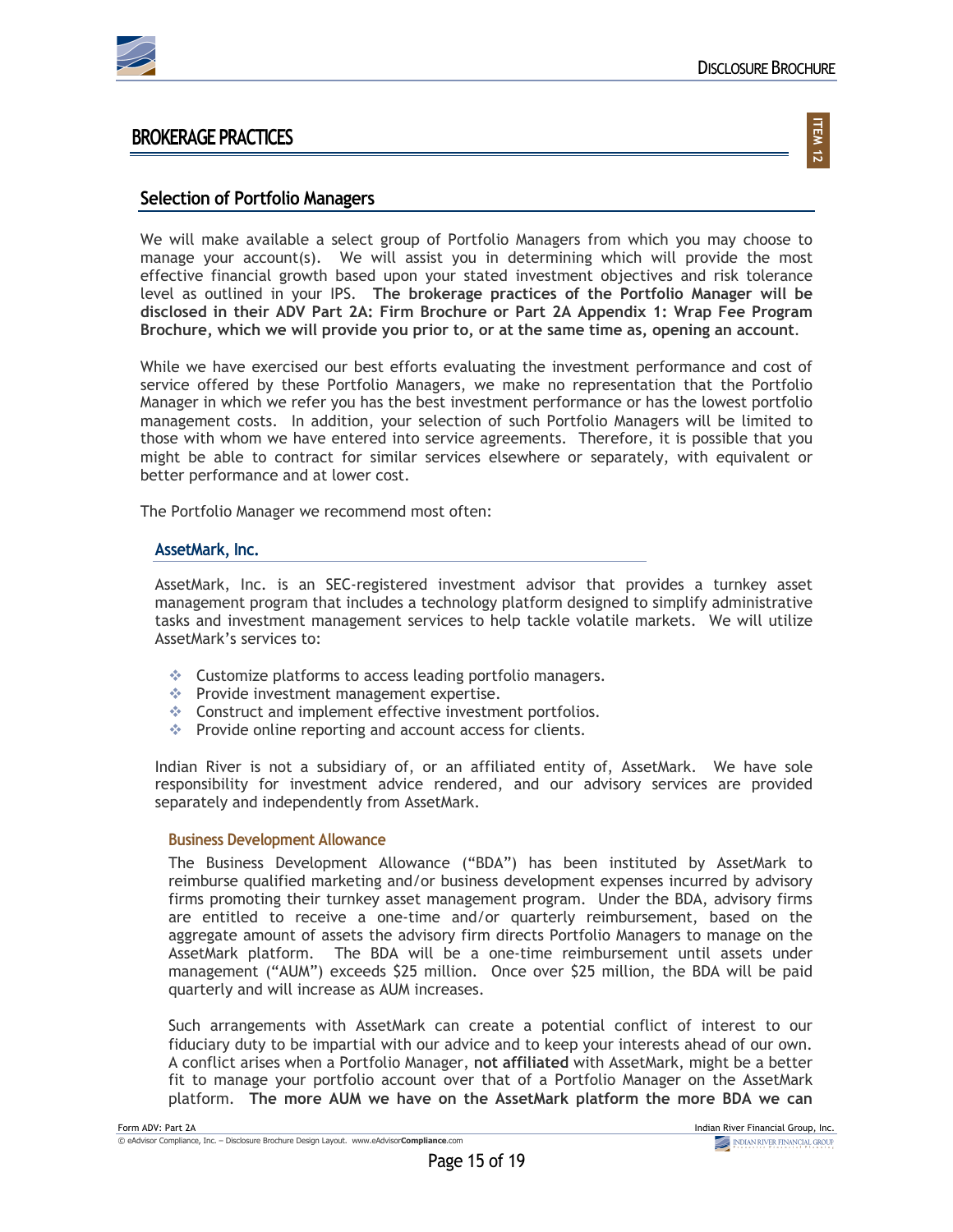

**ITEM** ن<br>س

**ITEM 14**

**receive to cover qualified expenses**. Therefore, before accepting our recommendation to custody managed assets on the AssetMark platform, **you may wish to consider other options to ensure that the services we are recommending are comparable or equivalent to the service you might receive from other independent advisory firms**. There is no correlation with the Portfolio Managers we recommend on the AssetMark platform and the BDA we receive – such reimbursement strictly relates to AUM.

### **REVIEW OF ACCOUNTS**

**Portfolio Management Reviews**

Mr. Paul B. Mller will monitor your investment holdings and evaluate the Portfolio Managers performance on a regular basis. We understand your goals and tolerance for risk may change over time; therefore, **even though we are not involved in any way with the day-to-day management** of your assets maintained with a Portfolio Manager(s), we will supervise your portfolio account and will make recommendations to you regarding the Portfolio Manager(s) as market factors and your personal goals dictate.

### **Financial Planning Reviews**

Mr. Miller will work closely with you to be sure the action points identified in the financial plan have been or are being properly executed. Once the action points have been completed, the financial plan should be reviewed at least annually. Material changes in your lifestyle choices, personal circumstances, the general economy, or tax law changes can trigger more frequent reviews. However, **it is your responsibility to communicate these changes** to us so that the appropriate adjustments can be made.

### **CLIENT REFERRALS & OTHER COMPENSATION**

### **Referral Compensation**

We may directly compensate persons for client referrals provided such persons are qualified and have entered a solicitation agreement with us as required by Rule 206(4)-3 of the Investment Adviser Act of 1940, as amended. Under such arrangements, if a solicitor referred you, the solicitor will provide you complete information on our relationship – the relationship between the solicitor and us – and the compensation the solicitor will receive should you choose to open an account. This compensation will be paid solely from our fee and will not result in any additional charge to you.

The solicitor is not licensed to give you any investment advice and therefore cannot advise you on the management of your account. A solicitor simply makes an introduction and is compensated only if you were to open a management account with us under these arrangements.

### **Financial Planning Compensation**

Certain of our Investment Advisor Representatives ("RAs") are also licensed insurance agents (See "Insurance Company Activities & Affiliations" above in Item 10, **"Other Financial Industry Activities & Affiliations**" for more information.). This creates an incentive for each RA to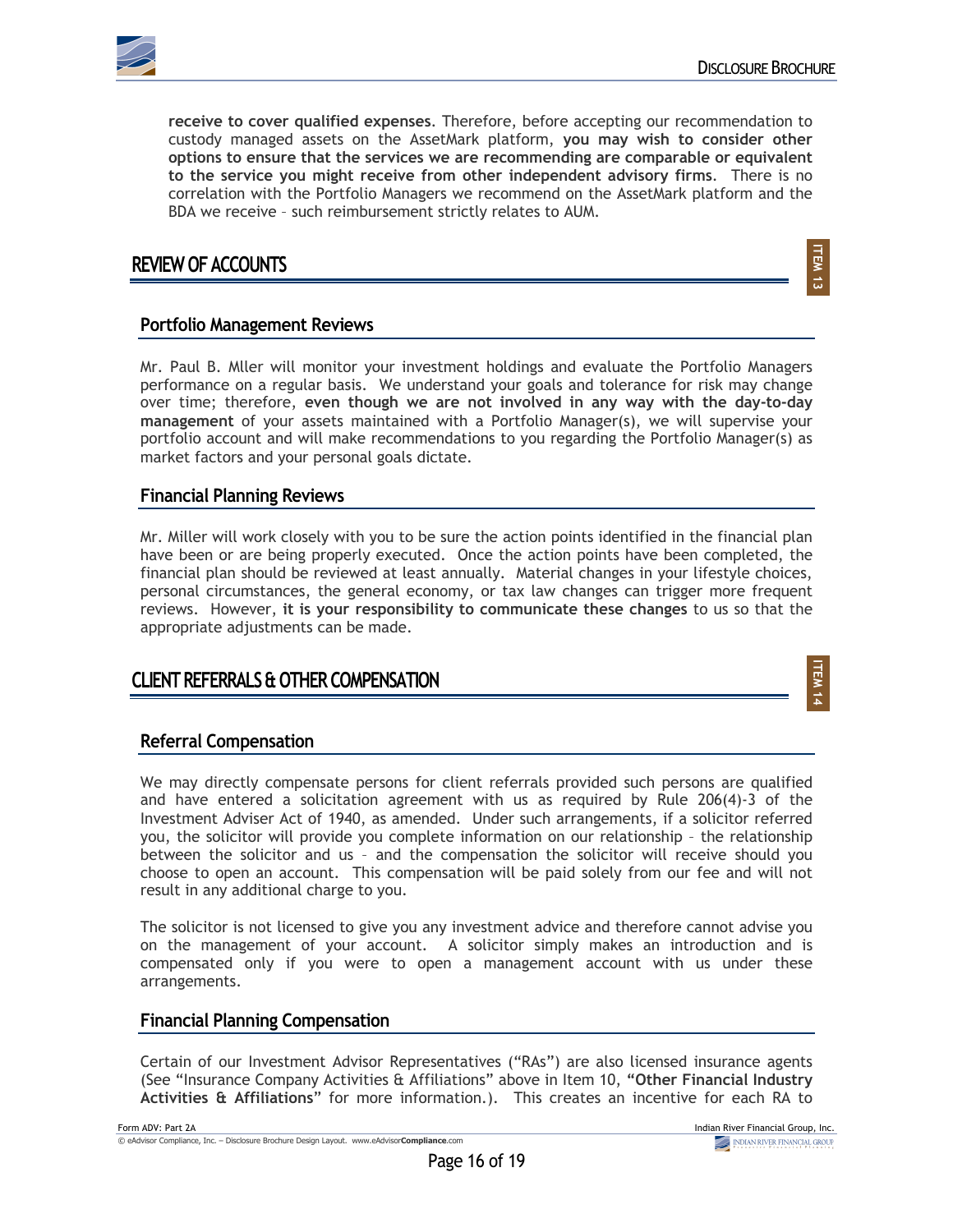

recommend only those products in which they will receive a commission. Consequently, the objectivity of the advice rendered to you could be subjective and create a disadvantage.

There are also potential conflicts of interest when an RA preparing a financial plan suggests the need for outside consultations and professional services (i.e., attorneys, accountants, etc.) to implement certain aspects of an estate or financial plan. Even though we do not share in any fees earned by the outside professionals when implementing a financial plan, it does create an incentive on our part to refer your business to only those professionals that in turn refer potential clients to us. This can eliminate the possibility for you to be referred to someone who may provide equivalent professional services, and possibly at a lower cost.

Therefore, to ensure you understand the full relationship of our RAs to any related persons and outside parties that they may refer your business, as well as the choices and risks you have in receiving investment and financial planning services, the following disclosures are provided:

- v Certain aspects of a financial plan require the assistance of a Registered Representative of a broker-dealer to execute the transaction. In this situation regardless of who performs the transaction(s), **such person will be entitled to earn a commission**.
- $\div$  If requested by you to implement any insurance recommendations made in the financial plan, the RA will execute such transactions through those insurance companies in which they are licensed insurance agent. In such cases**, the RA will receive the normal commissions associated with such insurance transactions**.
- \* You are under no obligation to have any professional that we recommend prepare planning documents (i.e.; financial, estate, tax, etc…). **You are free to choose those outside professionals to implement the recommendations made in the financial plan**.
- v You are under **no obligation to accept** the RAs advice and purchase the insurance products they recommend. **You are free to reject their recommendation and make your own choice**.

Notwithstanding such potential conflicts of interest, our RAs strive to serve your best interest and ensure such disclosure is being properly made to you in compliance with the Investment Adviser Act of 1940, Rule 275.206.

### **Retirement Rollover Compensation**

Earning a management fee from recommending the rollover of retirement plan assets to an IRA we manage is considered "self-dealing" and prohibited unless we comply with the Prohibited Transaction Exemption ("PTE") 2020-02, "Improving Investment Advice for Workers & Retirees" exemption issued by the Department of Labor. The DOL considers earning a management fee "self-dealing" because it increases our compensation and profits while potentially disregarding the underlying costs paid by, and the services provided under, the retirement plan that might be more beneficial to you should your retirement assets remain with the plan. Therefore, when it comes to your retirement assets, there are typically four options you should consider when leaving an employer:

- leave the account assets in the former employer's plan, if permitted.
- $\bullet$  Rollover the assets to the new employer's plan if one is available and rollovers are permitted.
- \* Rollover the account assets to an Individual Retirement Account (an "IRA"); or,
- $\div$  Cash out the retirement account assets (There may be tax consequences and/or IRS penalties depending on your age.).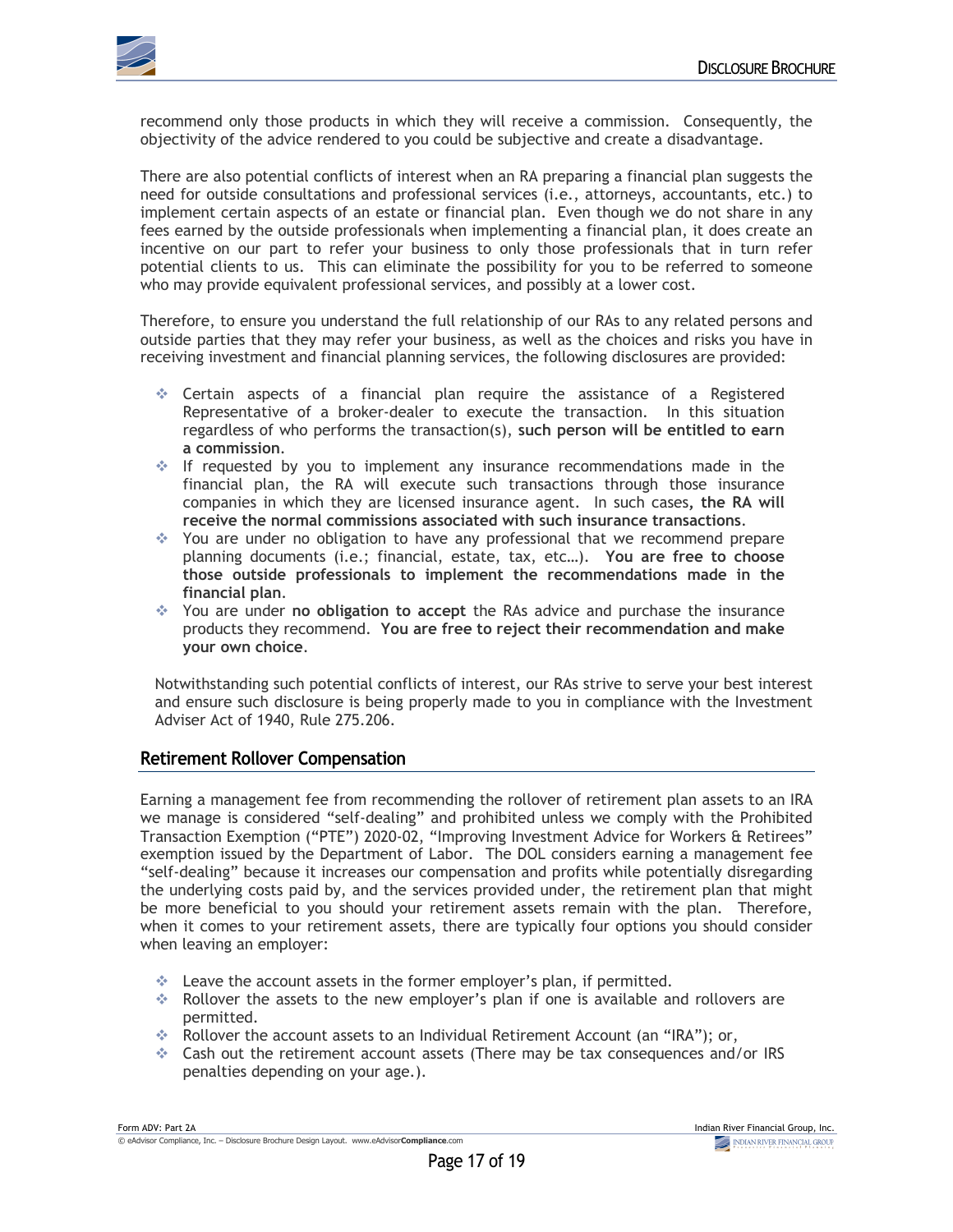

**ITEM** <u>ជា</u>

**ITEM** ল<br>ক

**ITEM 17**

**ITEM** ক্ত

Should you approach us to advise you on which option would be the best for your situation, we have an economic incentive to recommend you rollover your retirement account to a managed IRA account with us where we would earn a management fee on the assets. This can create a conflict of interest and the objectivity of the advice we render subjective and a disadvantage to you. Therefore, if we recommend you rollover your retirement account to an individually managed IRA account, you are under no obligation to engage us to manage your assets. You are free to take your account anywhere.

### **CUSTODY**

We do not take possession of or maintain custody of your funds or securities but will simply monitor the holdings maintained with Portfolio Managers. The Portfolio Managers are authorized to deduct advisory fees directly from your account and **pay us our portion from the total management fee they collect**.

Since the Portfolio Managers are authorized to deduct the advisory fee from your account, they are required to implement regulatory safeguards to protect your account. The Portfolio Managers' Disclosure Brochure contains all pertinent disclosures relating these safeguard requirements – **you are encouraged to carefully review these disclosures**.

### **INVESTMENT DISCRETION**

We do not have investment discretion of your portfolio management account. However, we do continuously evaluate the performance of the Portfolio Manager to ensure your investment objectives are being achieved and to make recommendations to you regarding the Portfolio Manager as market factors and your personal goals dictate.

### **VOTING CLIENT SECURITIES**

**We do not vote client proxies**. You understand and agree that you retain the right to vote all proxies, which are solicited for securities held in your managed accounts. Any proxy solicitations received by the custodian will be immediately forwarded to you for your evaluation and decision.

However, if you have specific questions regarding an action being solicited by the proxy that you do not understand or you want clarification, you may contact us and we will explain the particulars. Keep in mind we will not advise you in a direction to vote, that ultimate decision will be left to you.

### **FINANCIAL INFORMATION**

We are not required to include financial information in our Disclosure Brochure since we will not take physical custody of client funds or securities or bill client accounts six (6) months or more in advance for more than \$500.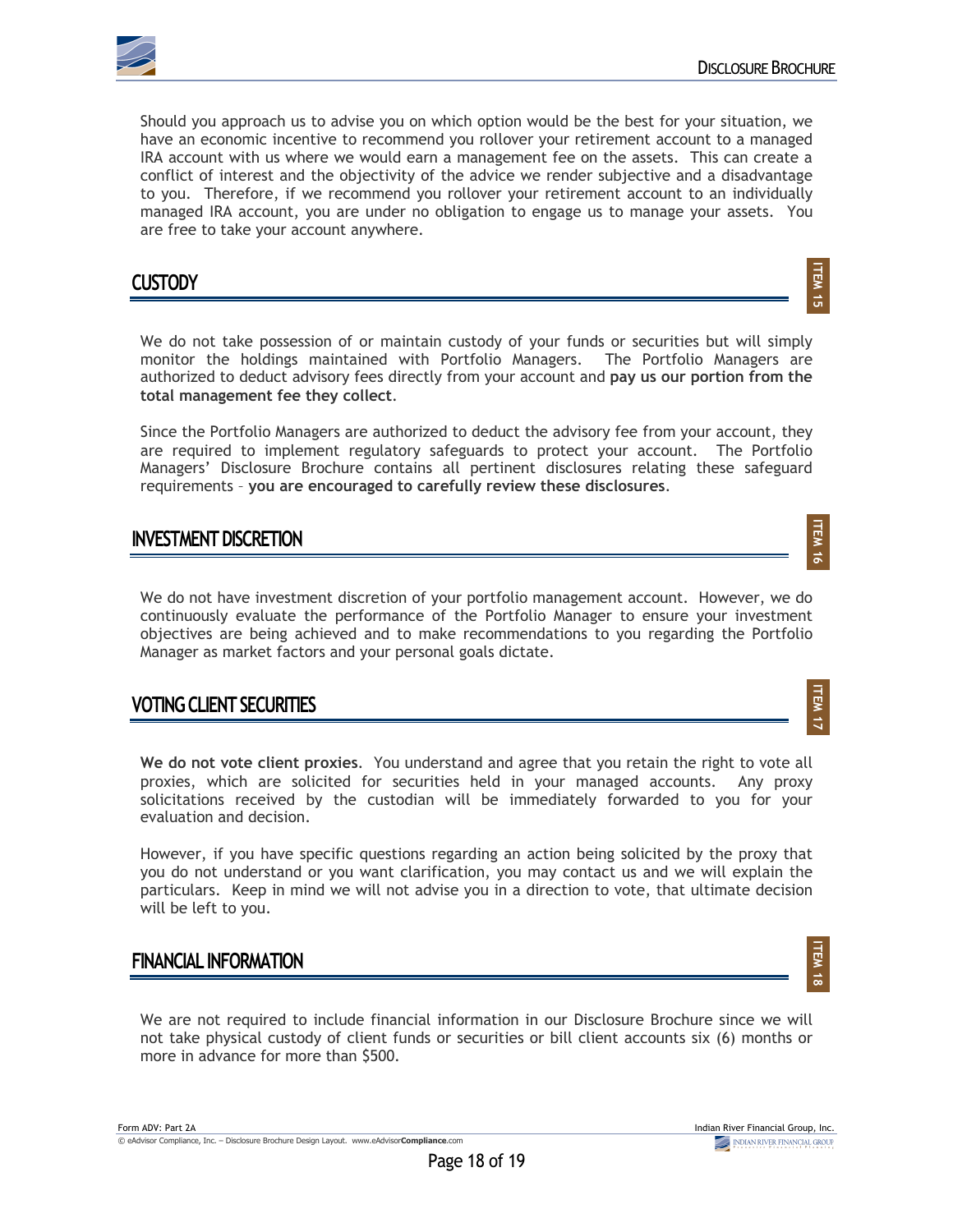

**ITEM** ত<br>ত

We are not aware of any current financial conditions that are likely to impair our ability to meet our contractual commitments to you. In addition, the Company has not, nor have any of our officers and directors, been the subject of a bankruptcy petition at any time during the past ten years.

### **REQUIREMENTS FOR STATE-REGISTERED ADVISERS**

Information of each of our principal executive officers and management persons can be found in the attached "Brochure Supplements".

## **END OF DISCLOSURE BROCHURE**

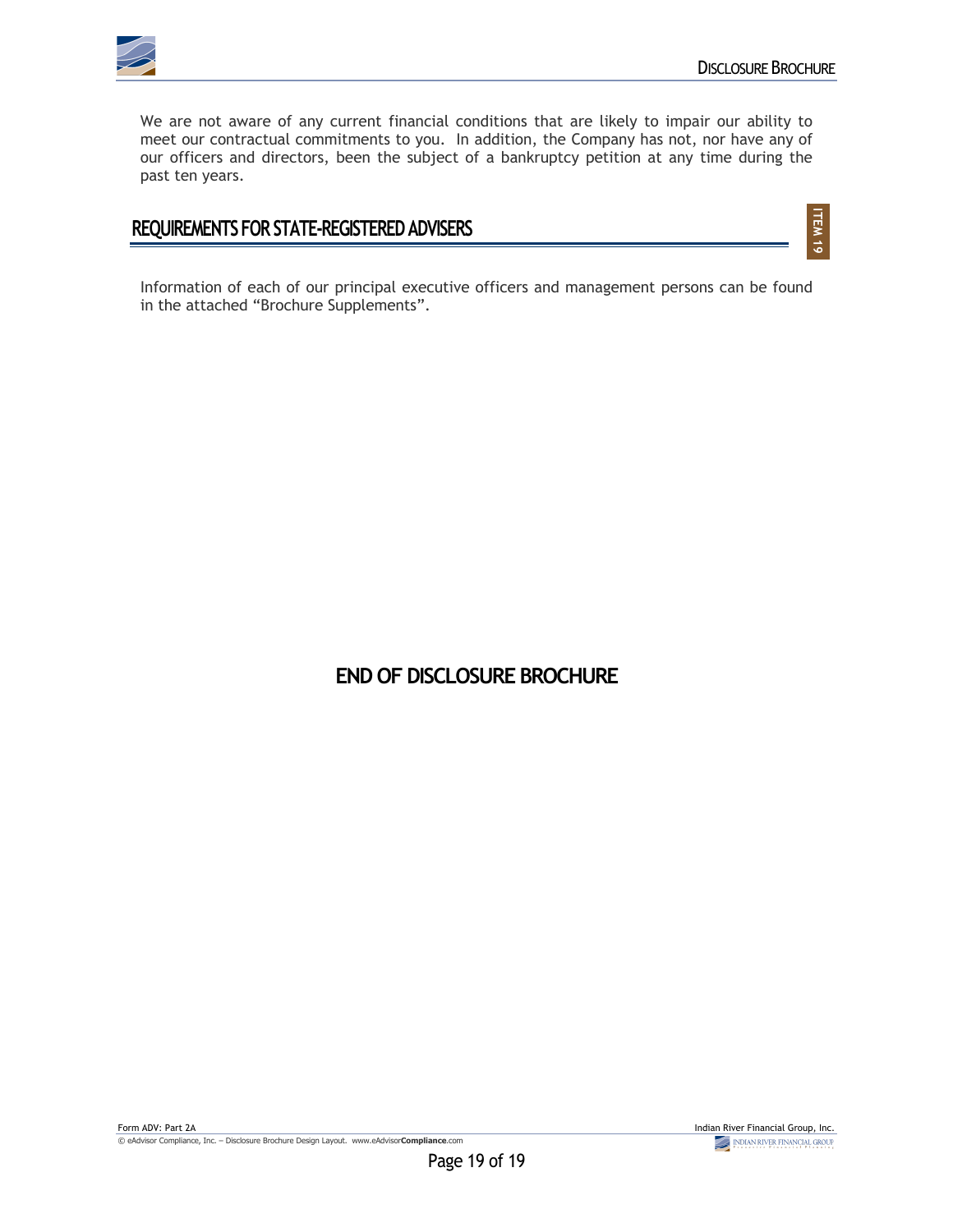### **FORM ADV: PART 2B**

BROCHURE SUPPLEMENT



## **Indian River Financial Group**

7805 NW Beacon Square Blvd., Suite 102 Boca Raton, Florida 33487

Tel: 561.362.0331 Fax: 561.362.4003

www.paulmilleradvisor.com

#### **SUPERVISION**

**Paul B. Miller, CFP®** Chief Compliance Officer

e-mail: paul@paulmilleradvisor.com

Mr. Miller is responsible for the regulatory oversight of our advisory practice - ensuring that we are operating in compliance with federal and state regulations.

His responsibilities include, but are not limited to, reviewing investment activities to ensure all supervised persons are acting in your best interests in discharging their duties.

BROCHURE SUPPLEMENT DATED

**1 JANUARY 2022**

**This Brochure Supplement provides information about Paul B. Miller that is an accompaniment to the Disclosure Brochure for our firm, Indian River Financial Group, Inc. You should have received both of these together as a complete disclosure packet. If you did not receive our Disclosure Brochure or if you should have questions about this Brochure Supplement for Mr. Miller, you are welcome to contact us – our contact information is listed to the left.**

**Additional information about Indian River Financial Group, Inc. and Paul B. Miller are also available on the SEC's website at www.adviserinfo.sec.gov.**

## **Paul B. Miller, CFP®**

**CRD#: 1759970 Year of Birth: 1951**

#### **EDUCATIONAL BACKGROUND AND BUSINESS EXPERIENCE**

#### **Education**

Mr. Miller attended the University Miami and University of South Florida where he completed credits towards a degree in Business Management. While attending college, Mr. Miller began working in the aluminum manufacturing industry and spent 17 years in various management positions. In 1987, Mr. Miller made a career change and entered the financial services industry and earned the CERTIFIED FINANCIAL PLANNER™ designation. Mr. Miller is a former Board of Director member and a past President/Chairman of the Financial Planning Association of Florida. The knowledge Mr. Miller has gained managing corporations and personnel and his 30 years' experience working in the financial services industry enables him to be the qualified advisor of choice.

#### **Licenses**

|               | FINRA Exams: Series 6 - Investment Company and Variable Contracts Products Rep. (Retired)<br>Series 7 - General Securities Representative (Retired)<br>Series 63 - Uniform Securities Agent State Law Examination (Retired)                                                                                                                                                                                                                                                                                                                                                                                                                                                                                                                                         |
|---------------|---------------------------------------------------------------------------------------------------------------------------------------------------------------------------------------------------------------------------------------------------------------------------------------------------------------------------------------------------------------------------------------------------------------------------------------------------------------------------------------------------------------------------------------------------------------------------------------------------------------------------------------------------------------------------------------------------------------------------------------------------------------------|
| Insurance:    | Florida Life, Health & Fixed Annuity License                                                                                                                                                                                                                                                                                                                                                                                                                                                                                                                                                                                                                                                                                                                        |
| Designations: | CERTIFIED FINANCIAL PLANNER <sup>™</sup> (CFP®) Certification <sup>1</sup> (CFP® since 1997) - The CFP®<br>designation is issued by the Certified Financial Planner Board of Standards, Inc.<br>The CFP <sup>®</sup> requires certificate holders to have a bachelor's degree, three (3) years<br>professional working experience in the area of financial planning, and to<br>successfully pass the examination process. To retain their CFP <sup>®</sup> designation<br>certificate holders are required to pay any annual certification fee, complete 30-<br>hours of continuing education every two (2) years and adhere to the CFP® Board's<br>Code of Ethics and Professional Responsibility, Rules of Conduct, and Financial<br>Planning Practice Standards. |

#### **Business Background**

| 03/1991 - PresentIndian River Financial Group, Inc.              |
|------------------------------------------------------------------|
| Position: President & Chief Investment Officer                   |
| 03/2007 - 07/2008 Triad Advisors, Inc.                           |
| Position: Registered Representative                              |
| 04/1999 - 03/2007 United Planners' Financial Services of America |
| Position: Registered Representative                              |
| 05/1998 - 04/1999  Personal Financial Profiles, Inc.             |
| Position: Investment Advisor Representative                      |
|                                                                  |

#### **DISCIPLINARY INFORMATION**

There are no legal or disciplinary events to report.

#### **OTHER BUSINESS ACTIVITIES**

#### **Licensed Insurance Agent**

Mr. Miller is a licensed independent insurance agent. He will receive the normal commissions associated with insurance sales. This creates an incentive for him to recommend, should you inquire, those products in which he will receive a commission. Consequently, the objectivity of the advice rendered could be subjective and create a disadvantage.

<sup>1</sup> Certified Financial Planner Board of Standards, Inc. owns the certification marks CFP®, CERTIFIED FINANCIAL PLANNER™, and federally<br>Fegistered CFP (with flame logo), which it awards to individuals who successfully com

**INDIAN RIVER FINANCIAL GROUP** Finan © eAdvisor Compliance, Inc. – Brochure Supplement Design Layout. www.eAdvisor**Compliance**.com